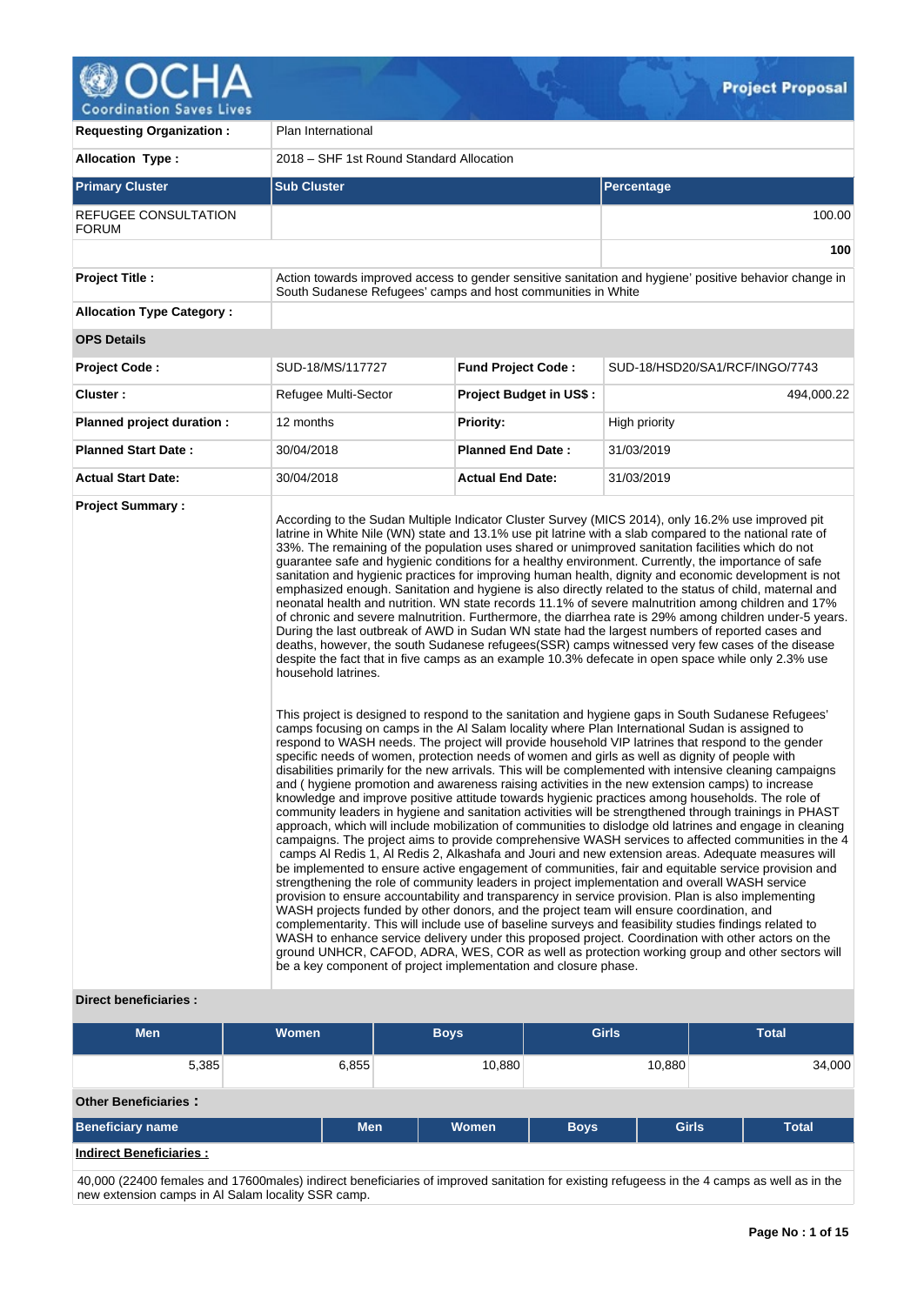## **Catchment Population:**

58,046 individuals 14,472 Households in the 4 camps, as per the UNHCR bio metric data for February 2018.

## **Link with allocation strategy :**

The project is designed to respond to the acute and most urgent humanitarian needs in WASH sector. It is also aligned with 2018 HRP outcome 2 and the refugee response plan by focusing on improving poor sanitation in the four South refugee camps in Al Salam locality. It's worth noting that expansion of new camps is planned in Al Salam locality. The requested fund under this project will primarily focus on improving household VIP latrines, in line with the Technical Advisory group specifications and expected to meet the sphere humanitarian standards in the target camps. To address gaps in hygienic practices among households, the project will provide hand washing facilities and child management materials as well as community hygiene campaigns, awareness raising activities targeting community leaders, women and children. The project will enhance the role of communities in WASH services through training of community leaders, and other categories of the community including women and children to be actively involved in project implementation. This includes an initiative to engage and encourage communities to provide labor in dislodging old latrines which will be piloted through this project. Plan International Sudan has on-going WASH projects, therefore this fund will be utilized in such a manner that value for money is ensured through coordinated procurement of supplies, utilization of existing personnel and technical expertise.

The project directly contributes to saving lives of vulnerable people in Sudan who are affected by the conflict in south Sudan and AWD in the camps and host communities. It fulfills the sector objective of: sustaining and expanding access to WASH services for newly arrived and most affected population by AWD by expanding access to household VIP latrines in the target area. The project objectives will be achieved through improved access to gender sensitive VIP latrines, provision of hygiene supplies including child faeces management, water containers, sanitation and positive hygiene behavior change for the refugee camp communities with high emphasis on the new arrivals to the camps.

### **Sub-Grants to Implementing Partners :**

| <b>Partner Name</b>              | <b>Partner Type</b> | <b>Budget in US\$</b> |
|----------------------------------|---------------------|-----------------------|
| Friends of Peace and Development | National NGO        | 32,670.32             |
|                                  |                     | 32,670.32             |

## **Other funding secured for the same project (to date) :**

| <b>Other Funding Source</b> | <b>Other Funding Amount</b> |
|-----------------------------|-----------------------------|
| Plan International Germany  | 59,280.00                   |
|                             | 59,280.00                   |

## **Organization focal point :**

| <b>Name</b>      | <b>Title</b>            | Email                                      | Phone             |
|------------------|-------------------------|--------------------------------------------|-------------------|
| Munier Mohammed  | <b>Country Director</b> | munier.mohammed@plan-<br>international.org | 249 83 231905     |
| Misgana Amanual  | <b>BDM</b>              | misgana.amanuel@plan-<br>international.org | 09123508852       |
| Mugtaba Awadalla | Program Manager         | mugtabaawadalla@gmail.com                  | 0912212598        |
| Rasheed Ahmed    | <b>WASH Advisor</b>     | rasheed.ahmed@plan-international.org       | +249 (0)900920277 |

## **BACKGROUND**

#### **1. Humanitarian context analysis**

According to UNHCR Humanitarian Bulletin Sudan Issue 02, the influx of South Sudanese refugees continues with an estimated 3,000 refugees entering Sudan in the first half of January 2018. As of 15 January, the total South Sudanese refugee population in Sudan stood at 770,110 with 167,831 in WN state and an estimated 64,793 new refugees in WN state during 2018.

Deteriorating situations brought in extreme uncertainty and insecurity increasing the influx of refugees every day which has significant impact on g sanitation and hygiene conditions of both the refugees, host communities.

Last year witnessed an acute watery diarrhea outbreak in Sudan especially in white Nile state, creating a humanitarian crisis among populations, the spread of the outbreak threatened stability while creating additional pressure on health service and households coping mechanisms. The increase in refugee influx has a potential to exacerbate acute watery diarrhea (AWD) in White Nile State which has registered cases of 8724 of which 138 deaths from May 2017 up until this time. The state has also a history of frequent outbreak of AWD witnessed in the years of 2005, 2006, 2010 2012 and 2014.

With the recent influx of refugees, there is a plan to expand to new camps, this will require provision of additional services especially in water and WASH services including latrines/ sanitation facilities as well as hygiene promotion

## **2. Needs assessment**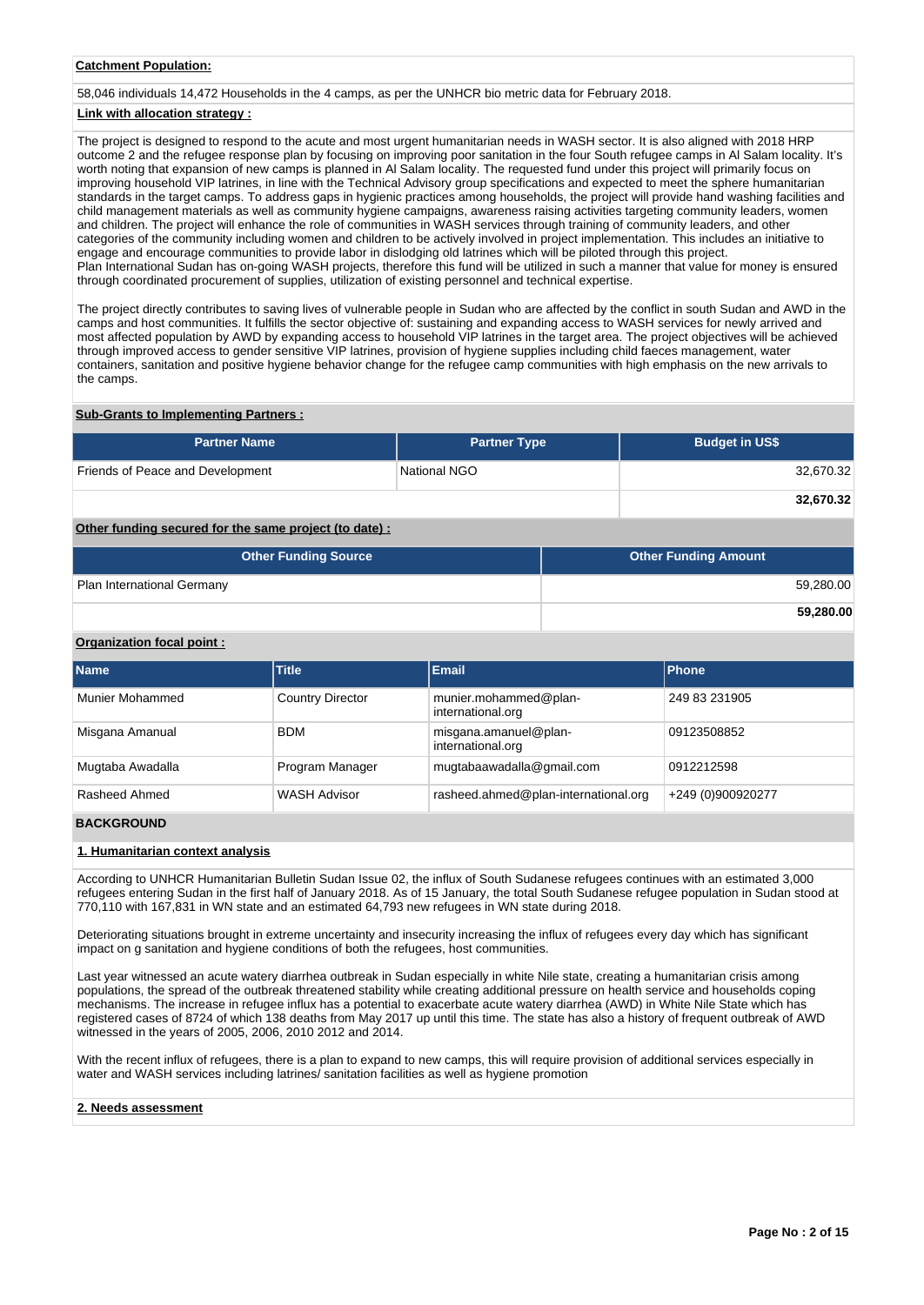A KAP survey report conducted in July 2017 by Plan International in collaboration with University of Elimam Elmahadi in five SSR camps revealed that 10.3% of refugees defecated in open space where 87.3% uses communal latrines and only 2.3 of them uses household latrines (private). Most of those who defecated in open space justified their practice by indicating the existing communal latrines as dirty (29.6%) and long distance from their homes (63.3%).

Regarding water supply, the survey has revealed that the average per capita consumption of water per day is approximately 11 liter. It also indicated that 6.4% of HHs did not have jerry cans while 11.8% of them have only one jerry can which is not sufficient as per sphere standard.

In the area of hygiene promotion about 55.7% of refugees did not mention hand washing as a preventive measure of diarrheal diseases while 62.5% and 49.7% of them did not mention the role of latrines and safe water use in preventive measures respectively. Regarding drinking water, 51.5% of the respondents stated that they get their drinking water from open source (White Nile), while 46.4 % from safe water source, 1.2% from bladder and 1.2% from other undefined sources.

The overall results of the assessment indicates that the assessed communities don't have adequate facilities and supplies to collect, store and use sufficient quantities of water for drinking, cooking and personal hygiene. Moreover, the week 42, updates of WHO on date 21 October 2017 indicated that among the 36,176 AWD total cases, 8, 824 are from White Nile State. The latter has registered 112 deaths which highlights the need to intensify hygiene promotion activities as preventive measure among the SSR.

UNHCR has also indicated the need for latrines construction during the RFC meeting held on 23-01-2018.

Therefore, the low level of WASH facilities and supplies combined with poor knowledge and practice in relation to sanitation and hygiene calls for immediate response to establish the conditions that allow SSR to live and perform daily tasks, such as going to the toilet, and washing with dignity, comfort and security as per Humanitarian Charter and Minimum Standards in Disaster Response, the Sphere Project, 2000, P. 19)

## **3. Description Of Beneficiaries**

-- 3400 individuals among Refugee households in Al Redis 1, Al Redis 2, Alkashafa, Jouri as well as new extension camps are in need of household latrines and hygiene facilities identified through Plan's monitoring and household consultations( as part of on-going WASH projects). 680 households will be provided with household VIP latrines, hand washing facilities and child faeces management tools as identified by the standard allocation paper.

## **4. Grant Request Justification**

According to the latest figures shared by UNHCR there is a gap of 3047 latrines in total (for all the camps). About 800 old latrines were decommissioned and 563 need to be decommissioned. In Al Redis 2camp there are 904 latrines that serve old arrivals. The new arrivals in the extension area have no access to sanitation and therefore probability of diarrheal disease transmission remains high. The gap of latrines has been observed according to the monthly indicators data of UNHCR. This project will fill this gap by constructing 646 HH latrines for the existing as well as new arrivals in SSR camps to contribute to reach sphere standard. This construction of VIP household latrines will follow the standards set by the refugee WASH technical Advisory Group with a substructure of cement and superstructure of local materials. Hand washing facilities will also be installed in each household latrine. The objective is to provide complete household sanitation facility including child faeces management as well as safe hygienic water collection through distribution of children pottys and jerry cans. Distribution of jerry cans will focus on replenishment of 1 jerry can for each hold targeting 646 households (in November 2017, Plan has replenished jerry cans for 5493 households.

By the end of latrines construction, community leaders from the same target population will be trained using PHAST (Participatory Hygiene and Sanitation Transformation) training package to promote hygienic behaviors and to ensure the target population is in charge of managing the WASH facilities. Targeting community leaders with PHAST training is linked to an initiative Plan is taking to ensure these leaders also take responsibility of managing the camp sanitation activities through collective community mobilization to dislodge old latrines. Camp cleaning campaigns will be conducted to promote hygienic environment led by 107 existing hygiene promoters working with Plan. This will target women, children and the wider community members through targeted trainings as well as celebrations involving children.

These interventions are in line with WASH strategy and standard allocation paper envelop 1 provisions in terms of targeting most critical WASH gaps in refugee camps that significant unmet needs especially for the vulnerable groups.

## **5. Complementarity**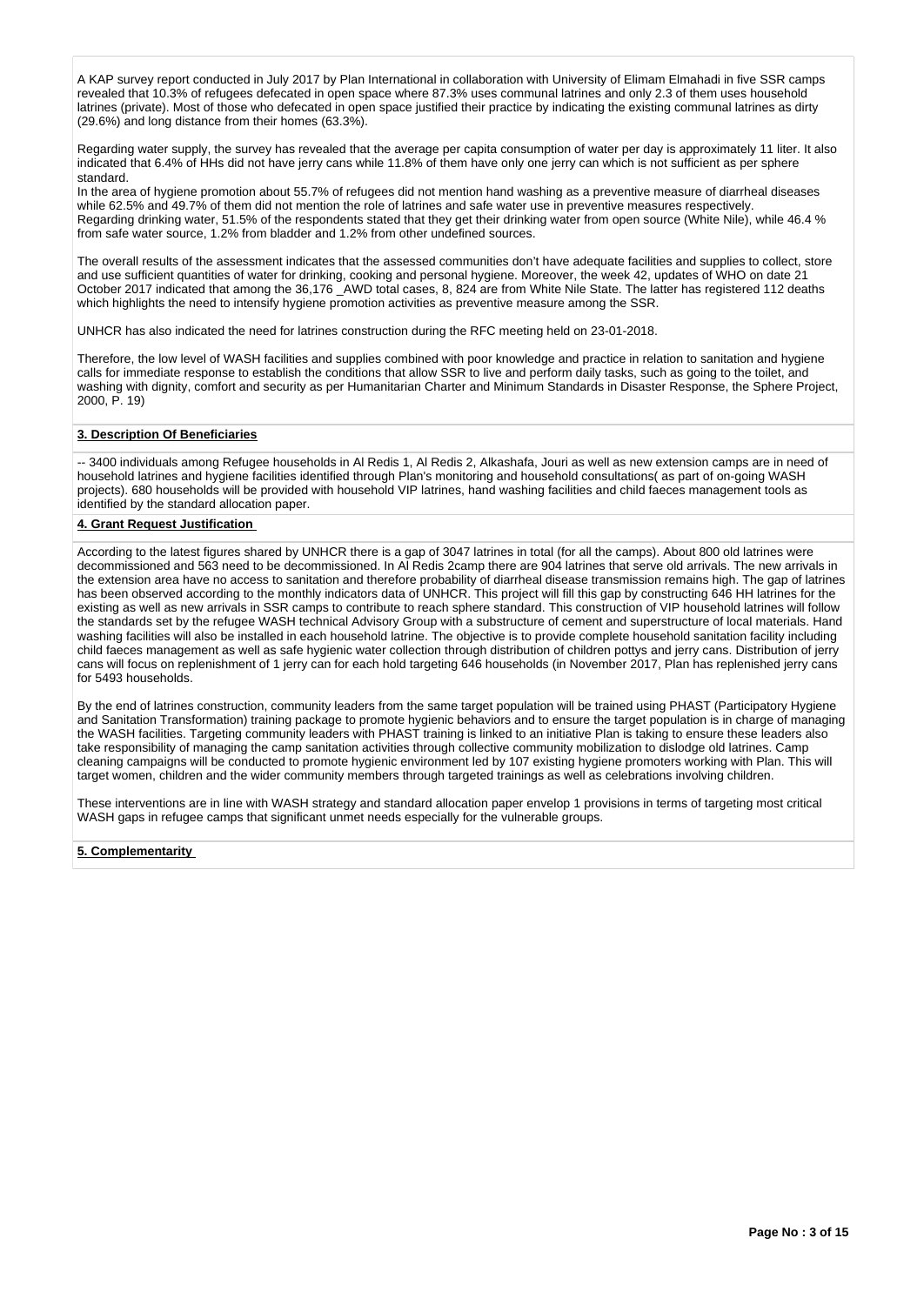Plan International Sudan has been responding to critical humanitarian needs among the south Sudanese refugees in White Nile since 2013. The multi -sector response included WASH, livelihoods, education and child protection. At present Plan has two ongoing projects and one that has yet to start and all three projects are covering the 8 camps. These projects aim to achieve the following outcomes. Result 1: Access to improved WASH services, including sanitation facilities, WASH NFIs and positive hygiene promotion in the SSR camps and the surrounding host communities is increased, thereby reducing the prevalence of related diseases. 2: Access to appropriate livelihoods' development and income generation opportunities is increased in 9 SSR camps and 9 HC for 2884 members of South Sudanese Refugees and vulnerable members in host communities. 3: The protective environment for at least 18,000 children in the 9 refugee camps and eight host communities in White Nile state is improved through provision of PSS, support and assistance to unaccompanied and separated children (USAC), and increased capacity of community to protect children from violence and violations. 4: Access to improved Education in Emergencies services for 16,000 school children in the SSR camps and the surrounding host communities is increased, thereby increasing school attendance rates, especially amongst girls. 5: Household economic security and resilience is increased through diversification of income generation opportunities and introducing village saving and loans groups for 6720 HHs (5320 SSR and 1400 HC). 6: Resilience and capacity of locally managed structures is built through trainings and awareness raising on climate change adaptation, environmental awareness for local leaders, NNGOs and government counter parts working in White Nile State. This provides an ample opportunity to provide integrated response to the south Sudanese refugee humanitarian needs. While WASH specific activities will help complement the gaps in WASH services, others related to livelihoods enhance households coping mechanism as well as ability to afford WASH services and bring about the necessary change in hygiene practices at household level. A wide experience in protection service provision is an added value to the proposed project since linkages with protection information sources, reporting and responding mechanisms can easily be included into on-going WASH activities. Education interventions will provide an entry point for WASH service hygiene promotion activities targeting children in the target camp schools. While women's livelihoods groups are a suitable platforms to mainstream WASH education, protection and women's participation.

Apart from this; existing experience and expertise in WASH and other sectoral knowledge within Plan will add value in implementation of the proposed activities, enhance coordination as well as utilize best practices and cross learning. Plan has a trained cadre of 107 hygiene promoters in the four camps who will be deployed to deliver services including household visits. There is a plan to conduct cash based programming feasibility study related to WASH, this will provide useful inputs towards enhancing use of Cash for work initiatives including those proposed under this proposal. Plan will work with other stakeholders currently implementing WASH services in the target area; sharing information on planned activities, trainings and coordination mechanisms will ensure complementarity with ADRA in sanitation and CAFOD in hygiene and sanitation promotion and WES and CRC in water provision and management of water stations as poor hygiene practices within households and in the community are often a major source for contamination of safe drinking water. Hence, the latrine construction, awareness raising trainings, and other related activities in this project will enhance the proper management of water and ease the challenge of waste management.

## **LOGICAL FRAMEWORK**

#### **Overall project objective**

Increasing access to gender sensitive Household VIP latrines in Al Redies 2, where there is gap in 183 communal latrines ( 732 HH), and as well as in the new extension area( AL Jamia) where 3000 Households are expected to settle( UNHCR estimates) and provide WASH services among SSR communities in Al Redis 1, Al Redis 2, Jouri and Alkashafa as well as new extension camps in Al Salam locality in White Nile State.

### **REFUGEE CONSULTATION FORUM**

| <b>Strategic Response Plan (SRP) objectives</b><br><b>Percentage of activities</b><br><b>Cluster objectives</b>                                                                                                                                     |     |
|-----------------------------------------------------------------------------------------------------------------------------------------------------------------------------------------------------------------------------------------------------|-----|
|                                                                                                                                                                                                                                                     |     |
| Outcome 1: LIFESAVING: Populations<br>Address the lifesaving assistance and<br>protection needs of South Sudanese<br>affected by natural or manmade disasters<br>receive timely assistance during and in the<br>refugees.<br>aftermath of the shock | 100 |

**Contribution to Cluster/Sector Objectives :** The project contributes to life saving assistance in the area of WASH for South Sudanese Refugees in the White Nile area, specifically 4 refugee camps and new extension area in Al Salam locality..

## **Outcome 1**

Increased access to improved gender appropriate sanitation facilities to South Sudanese Refugees (SSR) in camps at White Nile State

## **Output 1.1**

#### **Description**

-680 VIP Household latrines constructed for the refugees (50% in Al Redies 1) and 50% in Al Jamia new arrivals of South Sudanese Refugees (SSR) camp in White Nile State

- 680 HH provided with hand washing facilities with a full pack( 50% Al Redies 1 and 50% in Al Jamia new extension camp.)

- 680 HHs provided with one child potty & small shovels for disposal of child faeces( 50% in Al Redies 1 and 50% in Al Jamia new extension camp)

#### **Assumptions & Risks**

- Land for new camps is allocated .

- Type of soil may not be suitable for construction of the structures.

- Delay in construction of residential area in new camps may affect; timely completion of latrine construction.

**Indicators**

|                   |                                      |                                                 | <b>End cycle beneficiaries</b>        |  | End<br>cycle |
|-------------------|--------------------------------------|-------------------------------------------------|---------------------------------------|--|--------------|
| Code <sup>1</sup> | Cluster                              | Indicator                                       | Men   Women   Boys   Girls   Target 1 |  |              |
| Indicator 1.1.1   | REFUGEE<br><b>CONSULTATION FORUM</b> | # of refugee households per latrine. (HRP 2018) |                                       |  | 680          |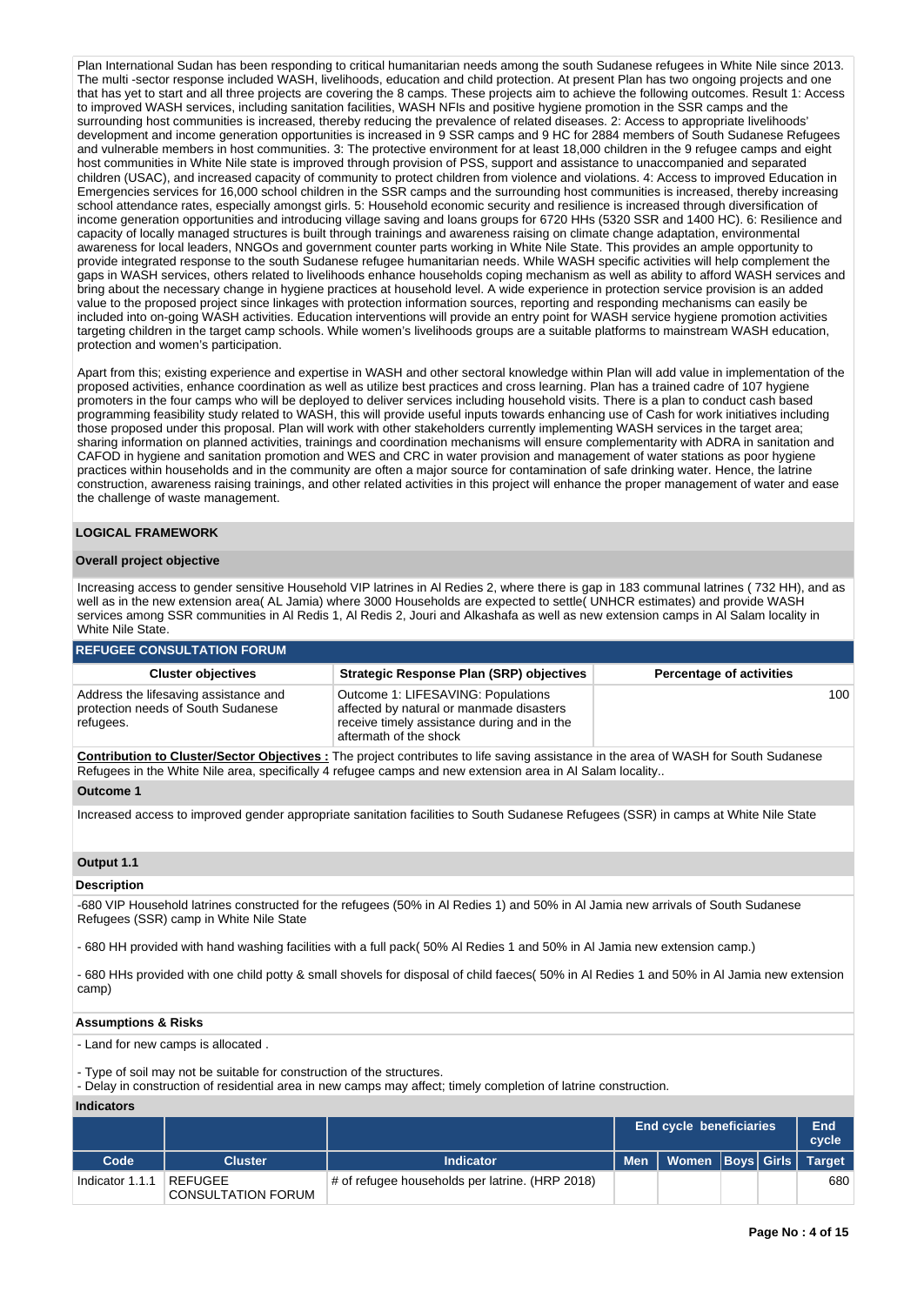#### **Means of Verification :** visit Report, site verification and engineering designs

#### **Activities**

### **Activity 1.1.1**

### **Standard Activity : Provision of sanitation facilities and hygiene services**

Construction of 680 VIP household latrines, 50 % in the old camps and 50% in the new camps, specific locations will be coordinated with RCF and SHF TA. The design for the VIP latrines will follow the approved design by the WASH TAG A contractor will be hired to construct the latrines based on the BOQ agreed upon by the sector (attached). The design is; latrine diameter of 2.7 m x 2.2m and 3 m depth ,lining with red brick with cement and sand mortar, 2 Slap with concrete 14 mm M3 1 steel reinforced thickness 12 mm, with drop hole cover and vent pipe according to MOH and WES standard. 3 Super structure with local material,

The construction of the latrines will be on the side of the street to allow the desludging in the future. The pit will be shared between two HH but each HH will have it is own latrines drop hole. The latrines will have doors to ensure the privacy particularly for the females in addition to that the doors will be made from local materials and open to outside to ensure the accessibility of the people with disability. Cash based interventions will be considered as conditional cash transfer to HH.

### **Activity 1.1.2**

### **Standard Activity : Provision of sanitation facilities and hygiene services**

Manage children's feces in the camps through provision of 680 Potty and small shovel. In this activity the HH who had the constructed latrines will be provided with these materials to ensure that even children feces are not kept on the house yard or on the street.

## **Activity 1.1.3**

### **Standard Activity : Provision of sanitation facilities and hygiene services**

Provide hand washing facilities in each of the 680 hand-washing facilities: the activity is to ensure that people who are provided with HH VIP latrine are washing their hands immediately after using the latrine. Based on that a tippy tap with 5 liter capacity will be provided. The handwashing facilities will be of wood stand and will be located close to the latrines. The HH will fill the handwashing facilities from the water source available in the camp. Soap for handwashing will be provided by the UNHCR as part of the routine soap distribution.

## **Outcome 2**

Hygienic practices and sanitation promoted in 4 camps namely Al Redis 1, Al Redis 2 , Alkashafa and Jouri and the new extension camps.

### **Output 2.1**

## **Description**

680 families ( 50% in Al Redies 1 camps) and ( 50% in Al Jamia) new extension camps have water storage service.

#### **Assumptions & Risks**

Other influx might overload the existing and proposed facilities

Everyday Water queue might affect the durability of jerry cans demanding frequent supplies

### **Indicators**

|                 |                                      |                                                                                 |            | End cycle beneficiaries |  | End<br>cycle  |
|-----------------|--------------------------------------|---------------------------------------------------------------------------------|------------|-------------------------|--|---------------|
| Code            | <b>Cluster</b>                       | <b>Indicator</b>                                                                | <b>Men</b> | Women   Boys   Girls    |  | <b>Target</b> |
| Indicator 2.1.1 | REFUGEE<br><b>CONSULTATION FORUM</b> | Number of refugee households received<br>replenishment of key core relief items |            |                         |  | 680           |

**Means of Verification :** On sight HH visit and verification, observation, procurement documents

#### **Activities**

### **Activity 2.1.1**

**Standard Activity : Address emergency shelter and core relief item needs for newly arrived refugees**

This activities planned based on the previous jerry cans replenishment and distribution in the camps.

1360 plastic jerry cans 20 liters capacity will be distributed 680 HH, 50% in Al Redies 1 Camp and 50% in Al Jamia extension area. This will ensure that all families (particularly those who benefitted from new latrine construction) have 2 jerry cans for water handling and storage.

## **Output 2.2**

#### **Description**

Targeted population in Al Redies 1, AL Redies 2, Jouri and Al Kashafa camp and Al Jamia extension area equipped with hygiene knowledge

## **Assumptions & Risks**

People may not be able to participate in the activities

social norms might restrict to practice the hygienic practice

#### **Indicators**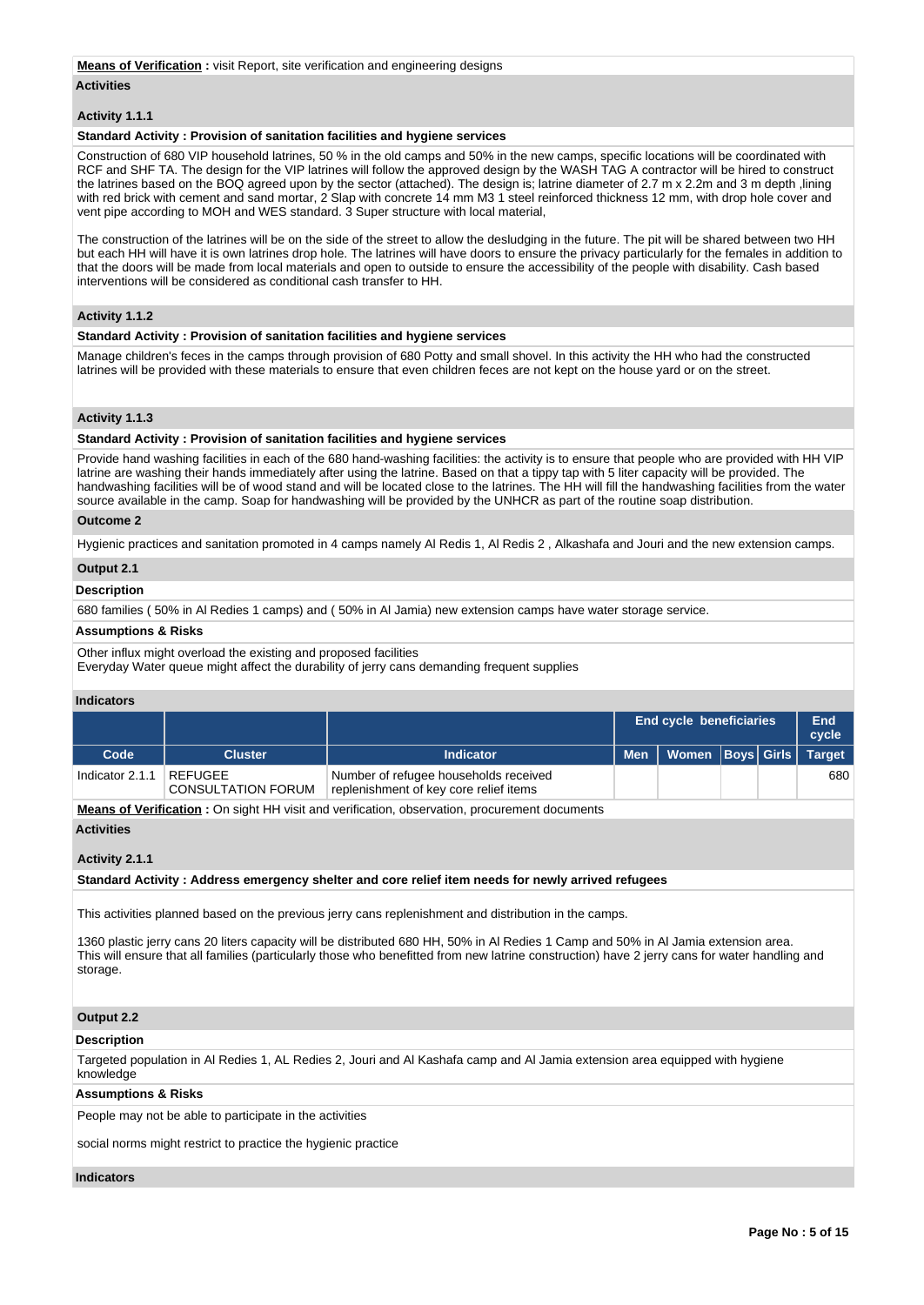|                 |                                      |                                                                            |            | <b>End cycle beneficiaries</b> |  | End<br>cycle  |
|-----------------|--------------------------------------|----------------------------------------------------------------------------|------------|--------------------------------|--|---------------|
| Code            | <b>Cluster</b>                       | <b>Indicator</b>                                                           | <b>Men</b> | Women  Boys  Girls             |  | <b>Target</b> |
| Indicator 2.2.1 | REFUGEE<br><b>CONSULTATION FORUM</b> | # of refugee households who have increased<br>hygiene awareness (HRP 2018) |            |                                |  | 680           |

## **Means of Verification: Reports**

## **Activities**

## **Activity 2.2.1**

#### **Standard Activity : Provision of sanitation facilities and hygiene services**

Conducting 130 general cleaning campaigns for solid waste disposal and management in 4 camps (weekly campaign per camp.) This will be coordinated with other partners active in the area.

Plan International Sudan is currently covering 12 campaigns per each camp). Originally there is one campaigns per month in each camp and based on the MOH feedback, there is need to have weekly campaigns in the camps. Therefor the project is planning to bring the campaigns to the level that each camp will have weekly cleaning and that will help to reduce the potentiality of contaminating water sources as well as it will contribute in reducing the breading sites for flies as part of prevention from diarrheal diseases

Plan International Sudan is currently covering 12 campaigns per each camp). Originally there is one campaigns per month in each camp and based on the MOH feedback, there is need to have weekly campaigns in the camps. Therefor the project is planning to bring the campaigns to the level that each camp will have weekly cleaning and that will help to reduce the potentiality of contaminating water sources as well as it will contribute in reducing the breading sites for flies as part of prevention from diarrheal diseases

### **Activity 2.2.2**

## **Standard Activity : Improve access to hygiene services**

Conduct World hand washing Day in 4 camps, raising awareness on hand washing, drama, distribution of soaps ( in collaboration with UNHCR) in 4 camps and new extension camps. This celebration will be organized in collaboration with the trained hygiene promoter, volunteers and the local musical groups in the camps.

## **Activity 2.2.3**

## **Standard Activity : Improve access to hygiene services**

Conducting training on PHAST (Participatory Hygiene and Sanitation Transformation) and latrine management for 60 community leaders in Al Redis 1, Al Redis 2, Jouri, and Alkashafa and new extension camps. Please note Plan in agreement with UNHCR is planning to pilot community initiative to provide labour as community contribution to dislodge old latrines, the PHAST training includes a course on this and communities will be encouraged to take action after the training.

## **Activity 2.2.4**

### **Standard Activity : Provision of sanitation facilities and hygiene services**

Procurement and distribution of hand washing facilities (ibrik) for 680 households in Al Redies 1 and Al Jamia extension camp. (Hand pol small water container).- Plan has distributed 10,000 ibriks (Ewers) in the camps in October, 2017.

## **Additional Targets :**

**M & R**

## **Monitoring & Reporting plan**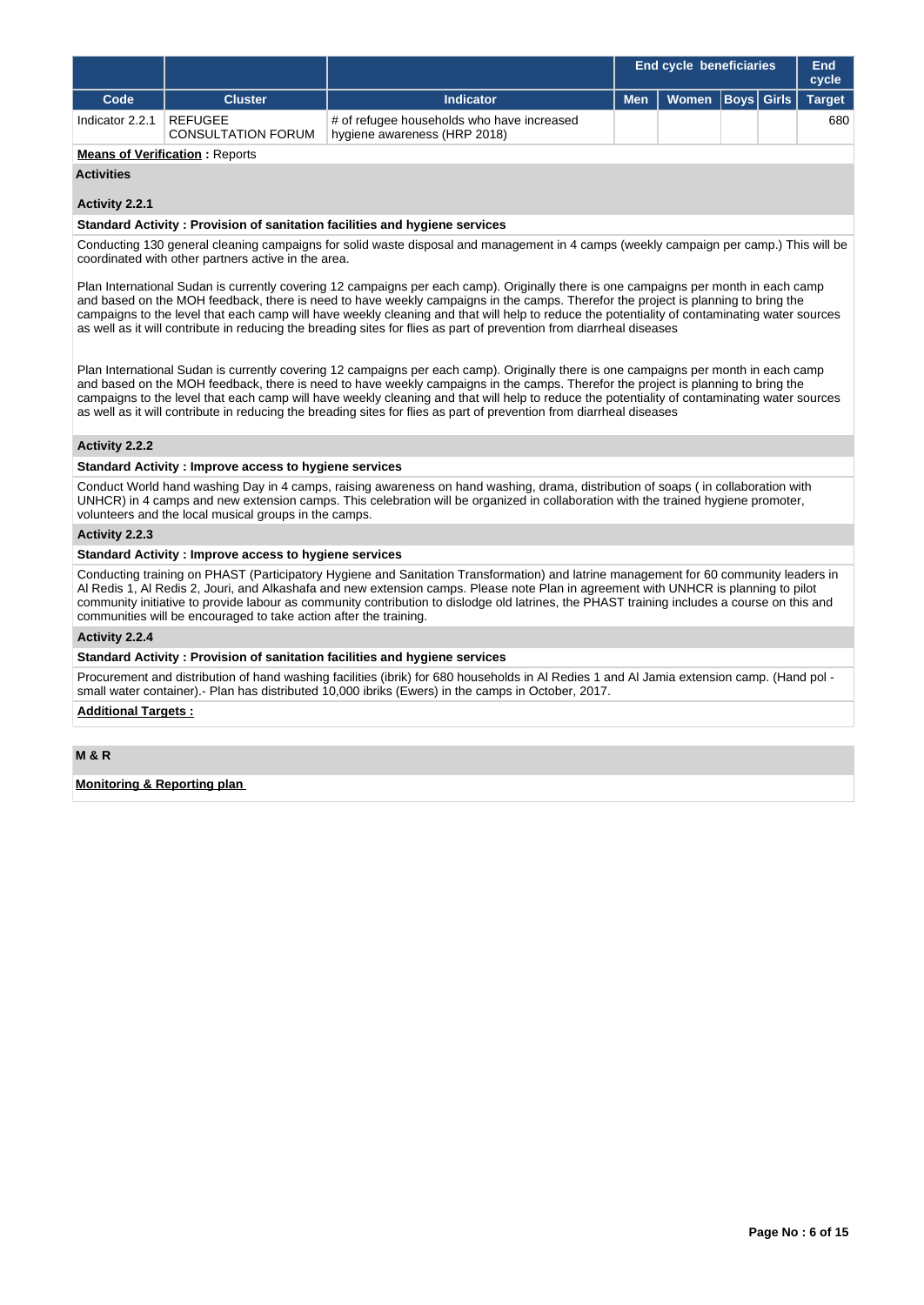Plan has an M&E system in place including 2 M&E specialist at Country Office based in Khartoum and an M&E coordinator at White Nile state The core purposes of the M&E system are to provide the information needed for Result-oriented project management and to involve key stakeholders in learning how to improve project implementation throughout the a reporting mechanisms described. It also will provide regular information for reporting on progress to the different stakeholder groups.

The designed monitoring system for the project focuses on monitoring the effectiveness of the operational processes and it as four main objectives:

- Monitor the consistency of activities of the targeting and enrolment processes:
- Monitor the efficiency and transparency of the payment process; and,
- Monitor whether the case management process is being carried out in accordance with the rules.

The project will adopt various monitoring methods to ensure successful implementation at each stage. Program achievements will be measured throughout regularly data collection for the intermediate result and periodic for the program outcome result that resulted from implementing of project activities , using different methods like physical verification, and final reviews .

Information about the project results/outcomes will be assessed quarterly and it will take the available baseline data as bench mark for measuring progress towards achieving the intended results by the end of the period of project, related information will be collected from the monitoring process data, feedback and comments from stakeholders, and reviewing actual versus planned actions. In terms of reporting time, field monitoring will be translated into effective and informative quarterly reports..

Plan will utilize a smart phone app based automated monitoring tool for the purpose. The IT coordinator and monitoring and evaluation officer will orient project staff and partners on how to use the tracker. The project manager will ensure the project work plan and detailed implementation plan include a baseline survey, monitoring activities, and assign appropriate tasks and roles for each project staff. A reporting template will be developed for weekly and monthly reporting. The project officer will be responsible for weekly collection of relevant data on indicators in collaboration with the hygiene promotors, monthly household visits conducted by project manager and monitoring officer will ensure verification of recorded data and assess progress towards results. The WASH Technical Advisor along with M&E specialist will provide technical support to the field in analyzing data collected. Focus group discussions will be used to assess adoption of positive hygienic practices whenever appropriate. Weekly updates will be shared with project manager, monthly project progress will be submitted to the Emergency team manager responsible for South Sudanese Refugee response programs in White Nile for decision making and sharing with other stakeholders.

The project will generate quarterly narrative progress report and financial report to be shared with OCHA.

At the end of the implementation an audit for the project will be conducted by external consultants and findings will be attached with final narrative and financial reports documenting the project expenditure versus actual.

The project will generate quarterly narrative progress report and financial report to be shared with OCHA.

At the end of the implementation an audit for the project will be conducted by external consultants and findings will be attached with final narrative and financial reports documenting the project expenditure versus actual.

## **Workplan**

| <b>Activitydescription</b>                                                                                                                                                                                                                                                                                                                                                                                                                                                                                                           | Year | 2 |  | 5 | 6        |     | 8   | 9 | 10. |  |
|--------------------------------------------------------------------------------------------------------------------------------------------------------------------------------------------------------------------------------------------------------------------------------------------------------------------------------------------------------------------------------------------------------------------------------------------------------------------------------------------------------------------------------------|------|---|--|---|----------|-----|-----|---|-----|--|
| Activity 1.1.1: Construction of 680 VIP household latrines, 50 % in the old camps<br>and 50% in the new camps, specific locations will be coordinated with RCF and                                                                                                                                                                                                                                                                                                                                                                   | 2018 |   |  | X | X        | ΙX. | ΙX. |   |     |  |
| SHF TA. The design for the VIP latrines will follow the approved design by the<br>WASH TAG A contractor will be hired to construct the latrines based on the BOQ<br>agreed upon by the sector (attached). The design is; latrine diameter of 2.7 m x<br>2.2m and 3 m depth, lining with red brick with cement and sand mortar, 2 Slap with<br>concrete 14 mm M3 1 steel reinforced thickness 12 mm, with drop hole cover and<br>vent pipe according to MOH and WES standard. 3 Super structure with local<br>material,               | 2019 |   |  |   |          |     |     |   |     |  |
| The construction of the latrines will be on the side of the street to allow the<br>desludging in the future. The pit will be shared between two HH but each HH will<br>have it is own latrines drop hole. The latrines will have doors to ensure the privacy<br>particularly for the females in addition to that the doors will be made from local<br>materials and open to outside to ensure the accessibility of the people with<br>disability. Cash based interventions will be considered as conditional cash transfer<br>to HH. |      |   |  |   |          |     |     |   |     |  |
| Activity 1.1.2: Manage children's feces in the camps through provision of 680 Potty<br>and small shovel. In this activity the HH who had the constructed latrines will be                                                                                                                                                                                                                                                                                                                                                            | 2018 |   |  | X | X        | X   |     |   |     |  |
| provided with these materials to ensure that even children feces are not kept on<br>the house yard or on the street.                                                                                                                                                                                                                                                                                                                                                                                                                 | 2019 |   |  |   |          |     |     |   |     |  |
| Activity 1.1.3: Provide hand washing facilities in each of the 680 hand-washing<br>facilities: the activity is to ensure that people who are provided with HH VIP latrine                                                                                                                                                                                                                                                                                                                                                            | 2018 |   |  | X | $\times$ | X   |     |   |     |  |
| are washing their hands immediately after using the latrine. Based on that a tippy<br>tap with 5 liter capacity will be provided. The handwashing facilities will be of wood<br>stand and will be located close to the latrines. The HH will fill the handwashing<br>facilities from the water source available in the camp. Soap for handwashing will be<br>provided by the UNHCR as part of the routine soap distribution.                                                                                                         | 2019 |   |  |   |          |     |     |   |     |  |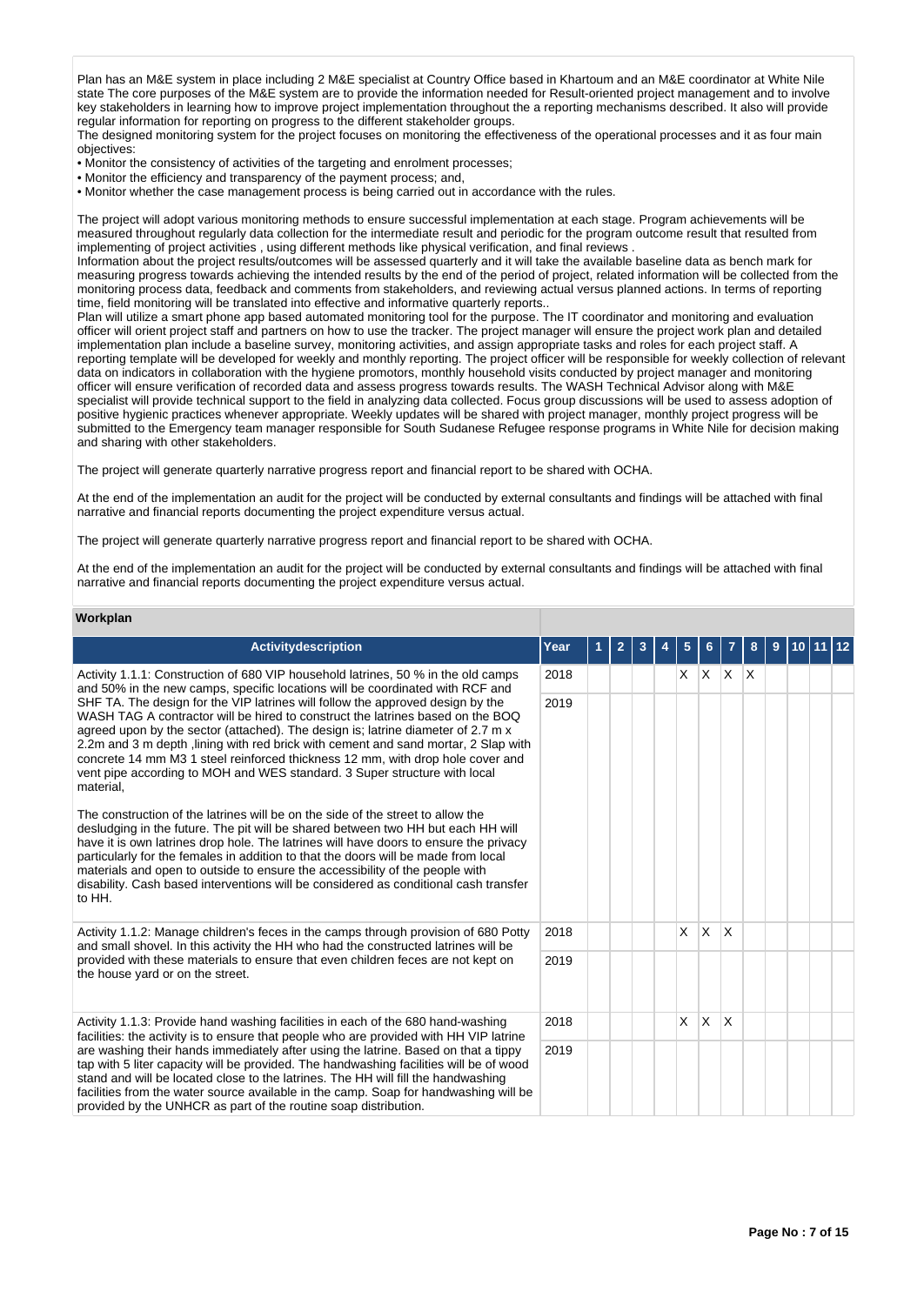| Activity 2.1.1:<br>This activities planned based on the previous jerry cans replenishment and<br>distribution in the camps.                                                                                                                                                                                                                                                                                                                                                                                                                                | 2018<br>2019 |    |   |   |    | X |              |   |          |   |    |          |
|------------------------------------------------------------------------------------------------------------------------------------------------------------------------------------------------------------------------------------------------------------------------------------------------------------------------------------------------------------------------------------------------------------------------------------------------------------------------------------------------------------------------------------------------------------|--------------|----|---|---|----|---|--------------|---|----------|---|----|----------|
| 1360 plastic jerry cans 20 liters capacity will be distributed 680 HH, 50% in Al<br>Redies 1 Camp and 50% in AI Jamia extension area.<br>This will ensure that all families (particularly those who benefitted from new latrine<br>construction) have 2 jerry cans for water handling and storage.                                                                                                                                                                                                                                                         |              |    |   |   |    |   |              |   |          |   |    |          |
| Activity 2.2.1: Conducting 130 general cleaning campaigns for solid waste disposal<br>and management in 4 camps (weekly campaign per camp.) This will be                                                                                                                                                                                                                                                                                                                                                                                                   | 2018         |    |   | X | X  | X | X            | X | <b>X</b> | X | X. | <b>X</b> |
| coordinated with other partners active in the area.                                                                                                                                                                                                                                                                                                                                                                                                                                                                                                        | 2019         | X. | X |   |    |   |              |   |          |   |    |          |
| Plan International Sudan is currently covering 12 campaigns per each camp).<br>Originally there is one campaigns per month in each camp and based on the MOH<br>feedback, there is need to have weekly campaigns in the camps. Therefor the<br>project is planning to bring the campaigns to the level that each camp will have<br>weekly cleaning and that will help to reduce the potentiality of contaminating water<br>sources as well as it will contribute in reducing the breading sites for flies as part of<br>prevention from diarrheal diseases |              |    |   |   |    |   |              |   |          |   |    |          |
| Plan International Sudan is currently covering 12 campaigns per each camp).<br>Originally there is one campaigns per month in each camp and based on the MOH<br>feedback, there is need to have weekly campaigns in the camps. Therefor the<br>project is planning to bring the campaigns to the level that each camp will have<br>weekly cleaning and that will help to reduce the potentiality of contaminating water<br>sources as well as it will contribute in reducing the breading sites for flies as part of<br>prevention from diarrheal diseases |              |    |   |   |    |   |              |   |          |   |    |          |
| Activity 2.2.2: Conduct World hand washing Day in 4 camps, raising awareness on<br>hand washing, drama, distribution of soaps (in collaboration with UNHCR) in 4                                                                                                                                                                                                                                                                                                                                                                                           | 2018         |    |   |   |    |   |              |   |          | X |    |          |
| camps and new extension camps. This celebration will be organized in<br>collaboration with the trained hygiene promoter, volunteers and the local musical<br>groups in the camps.                                                                                                                                                                                                                                                                                                                                                                          | 2019         |    |   |   |    |   |              |   |          |   |    |          |
| Activity 2.2.3: Conducting training on PHAST (Participatory Hygiene and Sanitation<br>Transformation) and latrine management for 60 community leaders in Al Redis 1,                                                                                                                                                                                                                                                                                                                                                                                       | 2018         |    |   |   |    |   |              | X |          |   |    |          |
| Al Redis 2, Jouri, and Alkashafa and new extension camps. Please note Plan in<br>agreement with UNHCR is planning to pilot community initiative to provide labour<br>as community contribution to dislodge old latrines, the PHAST training includes a<br>course on this and communities will be encouraged to take action after the training.                                                                                                                                                                                                             | 2019         |    |   |   |    |   |              |   |          |   |    |          |
| Activity 2.2.4: Procurement and distribution of hand washing facilities (ibrik) for 680<br>households in Al Redies 1 and Al Jamia extension camp. (Hand pol - small water                                                                                                                                                                                                                                                                                                                                                                                  | 2018         |    |   |   | X. | X | <sup>X</sup> |   |          |   |    |          |
| container).- Plan has distributed 10,000 ibriks (Ewers) in the camps in October,<br>2017.                                                                                                                                                                                                                                                                                                                                                                                                                                                                  | 2019         |    |   |   |    |   |              |   |          |   |    |          |
| <b>OTHER INFO</b>                                                                                                                                                                                                                                                                                                                                                                                                                                                                                                                                          |              |    |   |   |    |   |              |   |          |   |    |          |
| <b>Accountability to Affected Populations</b>                                                                                                                                                                                                                                                                                                                                                                                                                                                                                                              |              |    |   |   |    |   |              |   |          |   |    |          |

One of the core values of Plan International is, "We are open and accountable". This is a guide principle for all our works. Hence, Plan International Sudan will ensure visibility by erecting sign boards in all its offices and three key locations in the site to explain about the project as well as provide adequate information about Plan's complaints and response mechanisms including hotline number. Plan will engage relevant stakeholders and project beneficiaries from the initial phases of the project such as introductory meetings, start-up workshop during monitoring activities. The higher committee & WASH CO will be fully involved in monitoring of activities related to this project. Plan will also conduct weekly meetings with high committee and WASH CO to track progress and identify good practices and challenges. In addition, the project will establish community feedback mechanism through installation of complaints/suggestion box on service provision points. Plan has also put in place a Safe call mechanism dedicated to external hotline which provides multilingual support for complaints. Accordingly, Plan will post the safe call numbers in our offices at visible places. Plan has an international mechanism to respond to compliant from beneficiaries and tracks progress on such cases which involves the regional director, country director, the global assurance team at Head Quarters that report to the International Board of directors.

Plan will also present progress of the project in the bi-weekly WASH sector meetings. We will also participate on the bi-weekly WASH Technical Working Group meetings and share experience and practices in relation to this project and others.

Regular briefing meetings will take place to update community members on implementation of the project. With the aim of strengthening the ownership of the project and contribute to sustainability of the deliverables and outputs and outcomes. Plan considers the Do No Harm approach by targeting host communities in all project activities to respond to humanitarian needs and reduce potential friction that may arise due to biased service provision.

## **Implementation Plan**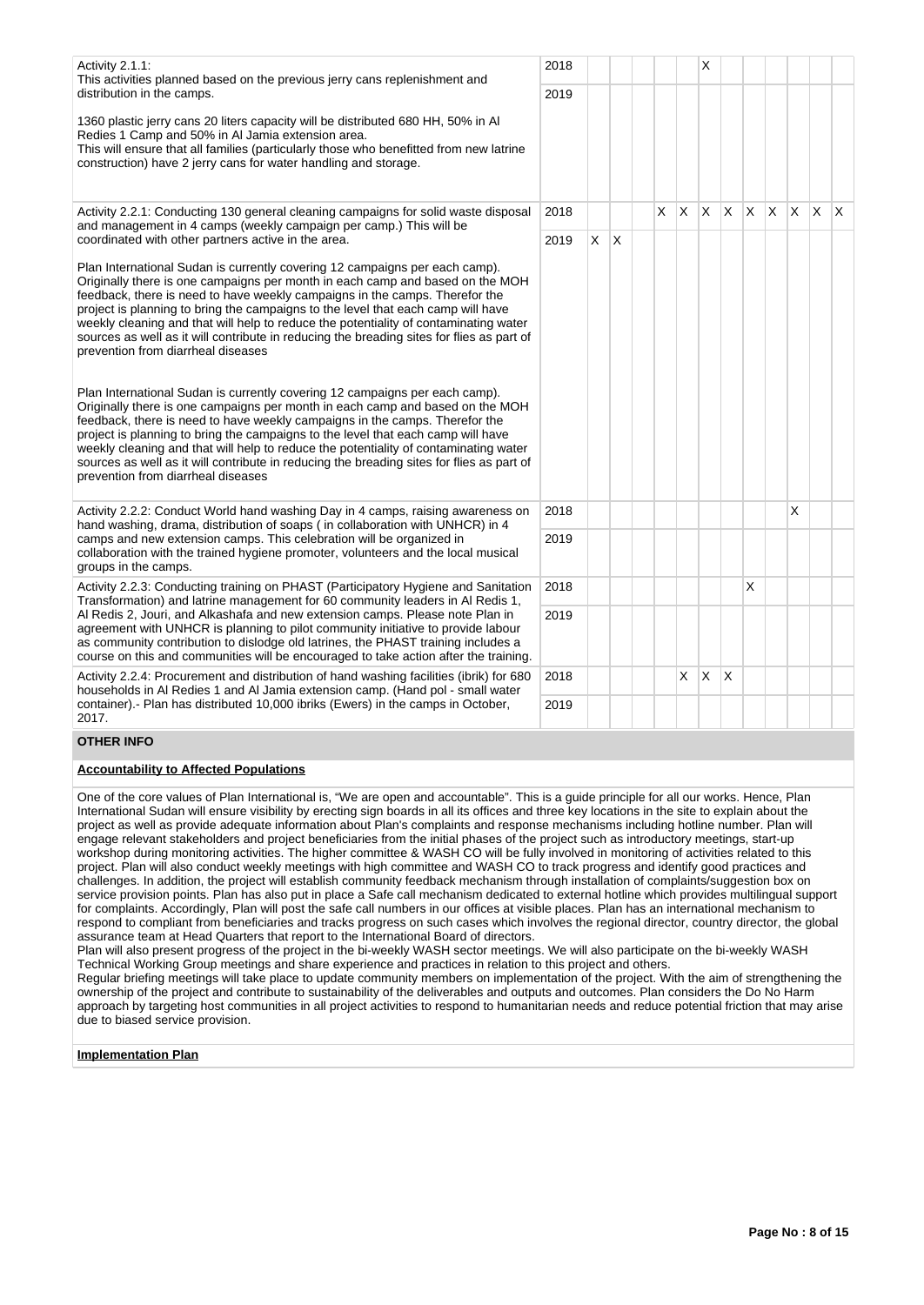Plan will assign implementation of the hygiene component of the project to implementing partner ( FPDO) which is identified as part of Plan's Annual Partners assessment and mapping exercise. Partnership contract will be signed with implementing partners based on a clear activity plan and the related project budget will be transferred in installments according to milestones of the project implementation plan upon successful liquidations. Plan has a project accountant who will work closely with partner's accountants with monthly joint meetings, field verifications and supporting document review. Apart from this Plan will work with existing hygiene promoters and animators who are trained in other projects who will be mobilized to facilitate delivery of activities example distribution of materials and supplies.

Plan will employ a project coordinator who oversees implementation of activities, monitor budget and guide partners staff in delivery of project activities. The project coordinator will sit with partners and other Plan managers on monthly basis, present budget vs. Actual analysis, and progress on activity implementation. Apart from this Plan has a Team Leader for South Sudanese Refugee response work who is responsible for coordination with other humanitarian actors, UNHCR, WASH sector, UNICEF WES and Ministry of health as well as HAC and COR through sharing regular updates on humanitarian context, project progress and identification of humanitarian gaps. WES and Ministry of health will provide technical support whenever required, while Plan coordinates with these agencies through existing coordination mechanisms.

In terms of management oversight, the Emergency Team leader reports to White Nile Program Area who intern reports to the Deputy Country Director. Senior management oversight of implementation is regular through monthly meetings.

Plan and MOH will provide the technical support and supervision for the implementation of the project. That will be based on the agreed upon plan of action and the roles and responsibilities.

## **Coordination with other Organizations in project area**

| Name of the organization         | Areas/activities of collaboration and rationale                                                                                                                                                                                                                                                                                                                                                                                                                                                                                                                                                                                                                                                                                                                                                                                   |
|----------------------------------|-----------------------------------------------------------------------------------------------------------------------------------------------------------------------------------------------------------------------------------------------------------------------------------------------------------------------------------------------------------------------------------------------------------------------------------------------------------------------------------------------------------------------------------------------------------------------------------------------------------------------------------------------------------------------------------------------------------------------------------------------------------------------------------------------------------------------------------|
| UNHCR, CAFOD, ADRA, WASH sector, | Plan will coordinate with UNHCR on situation is WASH services in<br>the 4 camps, this includes coodination on provision of WASH<br>supplies to avoid duplication, in celebration of hand washing day to<br>ensure consistent messaging. As an agency in charge of hygiene<br>promotion in Jabalain locality, Plan will facilitate sharing of<br>information with CAFOD staff, encourage exchange of experience<br>among community hygiene promoters., Plan will work with<br>ADRA, Plan is a member of the WASH sector and attends regular bi-<br>weekly meeting with the WASH TAG and monthly WASH sector<br>meetings. As part of this, Plan will provide monthly update on key<br>WASH indicators in the 4 camps, consult WASH sector on technical<br>standards and specifications, as well as challenges and best<br>practices |

## **Environment Marker Of The Project**

A+: Neutral Impact on environment with mitigation or enhancement

#### **Gender Marker Of The Project**

2a- The project is designed to contribute significantly to gender equality

## **Justify Chosen Gender Marker Code**

The projects will ensure gender equality considerations are taken into account during implementation. Plan will also make sure that female staff is recruited to reach out adolescent girls with menstrual health work as well as adequate sensitization to communities and stakeholders in selection of training participants to ensure women have adequate representation.

Deliberate action will also be taken to ensure high number of girls and women participants starting from targeting. Plan has strong gender equality strategy and practices in Human resource and office environment which will be further strengthened at the area office level and down to partners and stakeholders. A full time gender advisor post will be recruited soon to ensure adequate technical support to staff, projects and partners.

Plan will also work with relevant partners and stakeholders to maintain the highest number of women in WASHCO and enhance strong leadership through capacity building.

Plan will make sure the participation of a proportion of women and girls in monitoring and evaluation of projects. All reports will be prepared in sex-disaggregated data to monitor progress in achieving the set targets and ensure girls and women are able to access gender sensitive services through household latrines and menstrual hygiene activities planned in the project. Plan runs annual training and capacity building sessions for staff and partners on Gender equality a specific module called Planting Equality tailored to address gender inequalities among children to prepare staff and partners to have a gender lenses in their work. All staff and partners involved in this project will take part in these in-house training programs.

## **Protection Mainstreaming**

The project has considered protection of vulnerable groups especially children, women and people with disabilities in all its interventions. Construction of household VIP latrines responds to the protection concerns of women children and girls who previously faced difficulties with safe access to community latrines especially at night. Similarly; household VIP latrines take into consideration the needs of children and people with disabilities. These women's groups will also be encouraged to actively participate in the project cycle consultations and other activities. These women will also be provided with information on identification and reporting abuse and harassment, contacts of existing protection services at community and government level.

Plan will closely work with relevant government and community based organizations that represent the target beneficiaries. Adequate consultations will take place during the planning phase with consideration to representation of most marginalized section including families with disabled children and female headed households. This project will consider putting in place strong protection of project beneficiaries through preventive role to potential sanitation related diseases through targeting high risk communities. Women and community members will be supported to participate in the awareness sessions and will take part in dissemination of messages.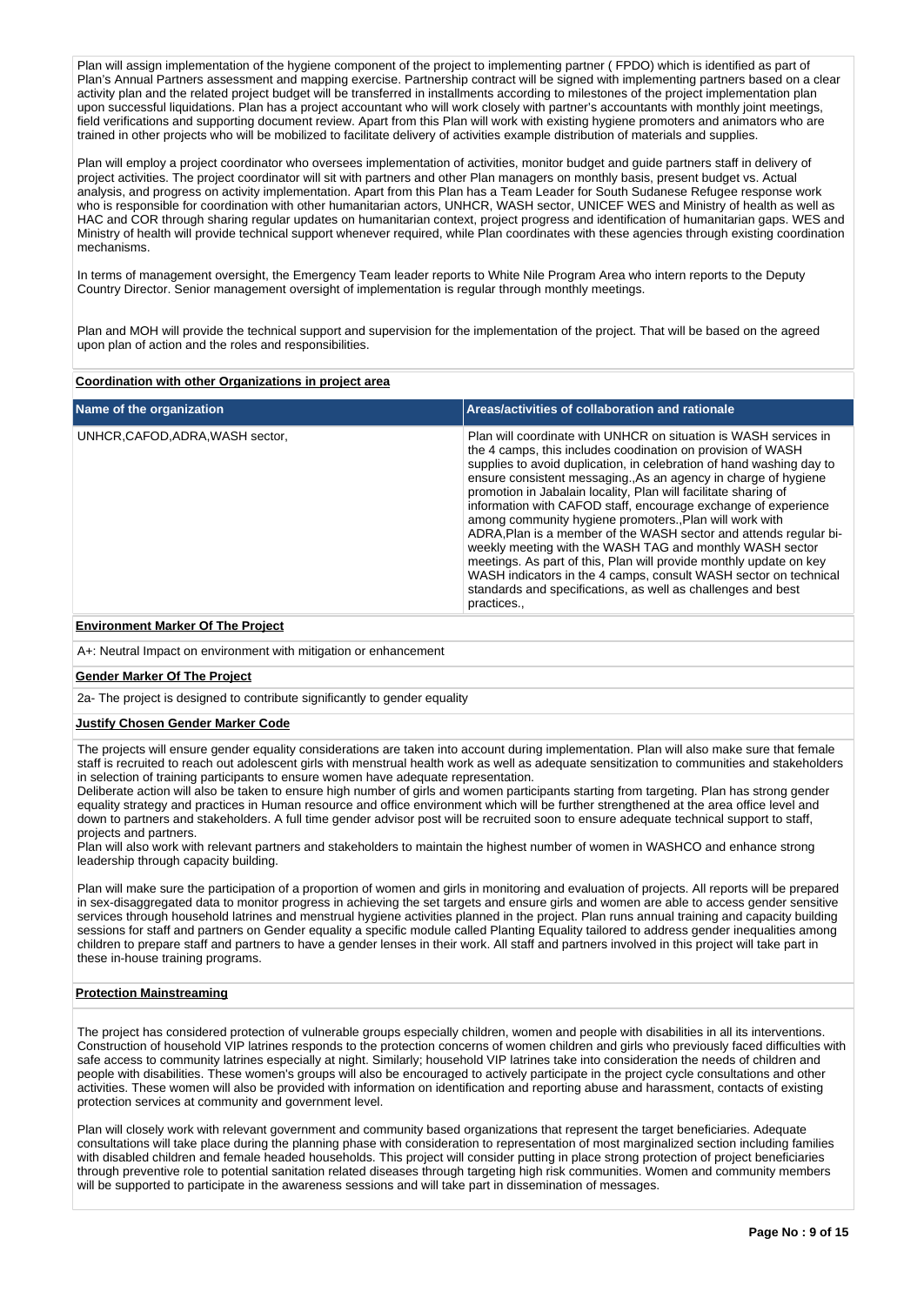## **Safety and Security**

Plan International Sudan has a security and safety policy which is included in Plan global wide Audit and Assurance. It develops security and safety plans guided by the Standard Operating Procedures which cover staff, offices, programs and projects implementation. It is reviewed by the security officer, senior management and Disaster manager on quarterly basis, relying on information obtained from relevant sources. The security plan describes measures to reduce personal and team vulnerability to a range of threats, including cultural awareness and sensitivity, team and interpersonal communication. Plan staff and associates have to follow the SOPs during program activities. Implementation is through local organization and coordinated with community leaders, and movement of Plan staff, associates or visitors is always cleared with the government (Humanitarian Aid Commission). The target areas in this project have less security concerns. However; to reduce any potential risk, Plan International will work in line with the partners in the sectors and in close coordination with local NGOs and communities. In addition to this, Plan has a security system that is monitored at national level and locally by highly trained staff who update on security situation on regular basis.

## **Access**

Being one of the organizations with long presence in White Nile and SSR camps working in development as well as emergency in White Nile state, Plan is a community rooted organization that has a solid reputation among the government, stakeholders, sister organizations, communities as well as refugees camps. In addition to this, Plan has field offices and sub offices will highly qualified teams and sustainable operation that guarantees safe and sustainable access to all target areas by this project..

### **BUDGET**

| Code | <b>Budget Line Description</b>                                                                                                                                                                                                                                                                                                                                                                                                                                                                                                                                                                                                                                             |   | D / S Quantity | Unit<br>cost          | <b>Duration</b><br><b>Recurran</b><br>ce | $\frac{9}{6}$<br>charged<br>to CHF | <b>Total Cost</b> |  |
|------|----------------------------------------------------------------------------------------------------------------------------------------------------------------------------------------------------------------------------------------------------------------------------------------------------------------------------------------------------------------------------------------------------------------------------------------------------------------------------------------------------------------------------------------------------------------------------------------------------------------------------------------------------------------------------|---|----------------|-----------------------|------------------------------------------|------------------------------------|-------------------|--|
|      | 1. Staff and Other Personnel Costs                                                                                                                                                                                                                                                                                                                                                                                                                                                                                                                                                                                                                                         |   |                |                       |                                          |                                    |                   |  |
| 1.1  | <b>WASH Coordinator</b>                                                                                                                                                                                                                                                                                                                                                                                                                                                                                                                                                                                                                                                    | D |                | $1 \mid 1,974$<br>.78 | 12                                       | 100.00                             | 23,697.36         |  |
|      | Salaries calculated as gross salary + social insurance medical insurance + bonus(A full time national project coordinator will be<br>hired for the project to lead the over project management in all stages - Planning, coordination, implementation, communications<br>with relevant authority, partners, communities and other NGOs working in the same locations, also will be close monitoring for<br>project implementation, reporting, progress and project challenges. (salary unit is confirmed based on Financial year 18)                                                                                                                                       |   |                |                       |                                          |                                    |                   |  |
| 1.2  | <b>WASH</b> officer                                                                                                                                                                                                                                                                                                                                                                                                                                                                                                                                                                                                                                                        | D |                | $1 \mid 1,229$<br>.41 | 12                                       | 100.00                             | 14,752.92         |  |
|      | This full time national post will be responsible for on-site execution of activities in close coordination with the LNGO, and<br>authorities in target locations, overall responsible for data collection, monitoring, reporting on weekly updates etc.the cost<br>includes salaries calculated s gross salary + social insurance +medical insurance + bonus.(Salary unit cost confirmed base on<br>financial year 18)                                                                                                                                                                                                                                                     |   |                |                       |                                          |                                    |                   |  |
| 1.3  | WASH adviser                                                                                                                                                                                                                                                                                                                                                                                                                                                                                                                                                                                                                                                               | D |                | $1 \mid 2,982$<br>.75 | 12                                       | 5.00                               | 1,789.65          |  |
|      | A National post of WASH adviser will provide technical support in the project from his/her background field, provide monitoring<br>visit to ensure of the implementation of the activities are in place, review Narrative and progress to ensure of reporting quality<br>before sharing with the donor as well as Participating in the national sectoral meeting and provide progress update and ensure<br>firm coordination among the project stakeholder is in place 5% of monthly salaries will be charged against this project calculated<br>as gross salary + social insurance medical insurance + bonus.(salary unit cost confirmed based on financial year 18 plan) |   |                |                       |                                          |                                    |                   |  |
| 1.4  | HR Officer /CO                                                                                                                                                                                                                                                                                                                                                                                                                                                                                                                                                                                                                                                             | D |                | $1 \mid 1,243$<br>.20 | 12                                       | 5.00                               | 745.92            |  |
|      | This is a national position based in Khartoum, charged 5% to the project at the rate of 1,243.2 USD per month including all<br>benefits. The HRO is responsible for ensuring recruitment is done in a timely manner, staff contract management in line with the<br>labour law provisions, ensure timesheets are completed by managing the HR Information management system, facilitate<br>performance review of staff. The post provides direct support to the field HR and admin officer in the above processes.                                                                                                                                                          |   |                |                       |                                          |                                    |                   |  |
| 1.5  | Disaster Risk Manager /CO                                                                                                                                                                                                                                                                                                                                                                                                                                                                                                                                                                                                                                                  | D |                | $1 \mid 3,493$<br>.27 | 12                                       | 5.00                               | 2,095.96          |  |
|      | A national position based in Khartoum charged 5% to the project at the rate of 3,493.27 USD per month including benefits. The<br>post is responsible for assessing disaster risks and development of emergency response plan, regularly visit the kosti office<br>camp sites o assess the emergency situation and develop contingency plans. The post also advises the field team on<br>development of disaster risk preparedness following Plan's global guidelines.                                                                                                                                                                                                      |   |                |                       |                                          |                                    |                   |  |
| 1.6  | Driver -field 30%                                                                                                                                                                                                                                                                                                                                                                                                                                                                                                                                                                                                                                                          | S |                | 1 906.7<br>9          | 12                                       | 30.00                              | 3.264.44          |  |
|      | Part time driver to the project, national staff based in Kosti, his key roles is to transport of project team during implementation<br>plan with the vehicle that the project partially available (car rental can be rented with driver); Support in logistics tasks the cost<br>including salary, taxes, zakat, medical and social insurance.                                                                                                                                                                                                                                                                                                                             |   |                |                       |                                          |                                    |                   |  |
| 1.7  | Senior finance accountant-fiel                                                                                                                                                                                                                                                                                                                                                                                                                                                                                                                                                                                                                                             | D |                | $1 \mid 2,357$<br>.17 | 12                                       | 10.00                              | 2,828.60          |  |
|      | This is a national position based in Kosti budgeted 10 % to the project at the rate of 2,357.17 USD per month including all<br>benefits. It provides support to the project in terms of managing the financial resources, ensuring documentation of financial<br>record of the project, reporting of budget flow and ensuring donor compliance at field level. for project budget monitoring,<br>ensuring expenditures and financial accuracy, based on financial policies, providing donor financial reports, overall budget<br>monitoring, the cost including salary, taxes, zakat, medical and social insurance.                                                        |   |                |                       |                                          |                                    |                   |  |
| 1.8  | Account assistant -field                                                                                                                                                                                                                                                                                                                                                                                                                                                                                                                                                                                                                                                   | D |                | $1 \mid 1,002$<br>.68 | 12                                       | 15.00                              | 1,804.82          |  |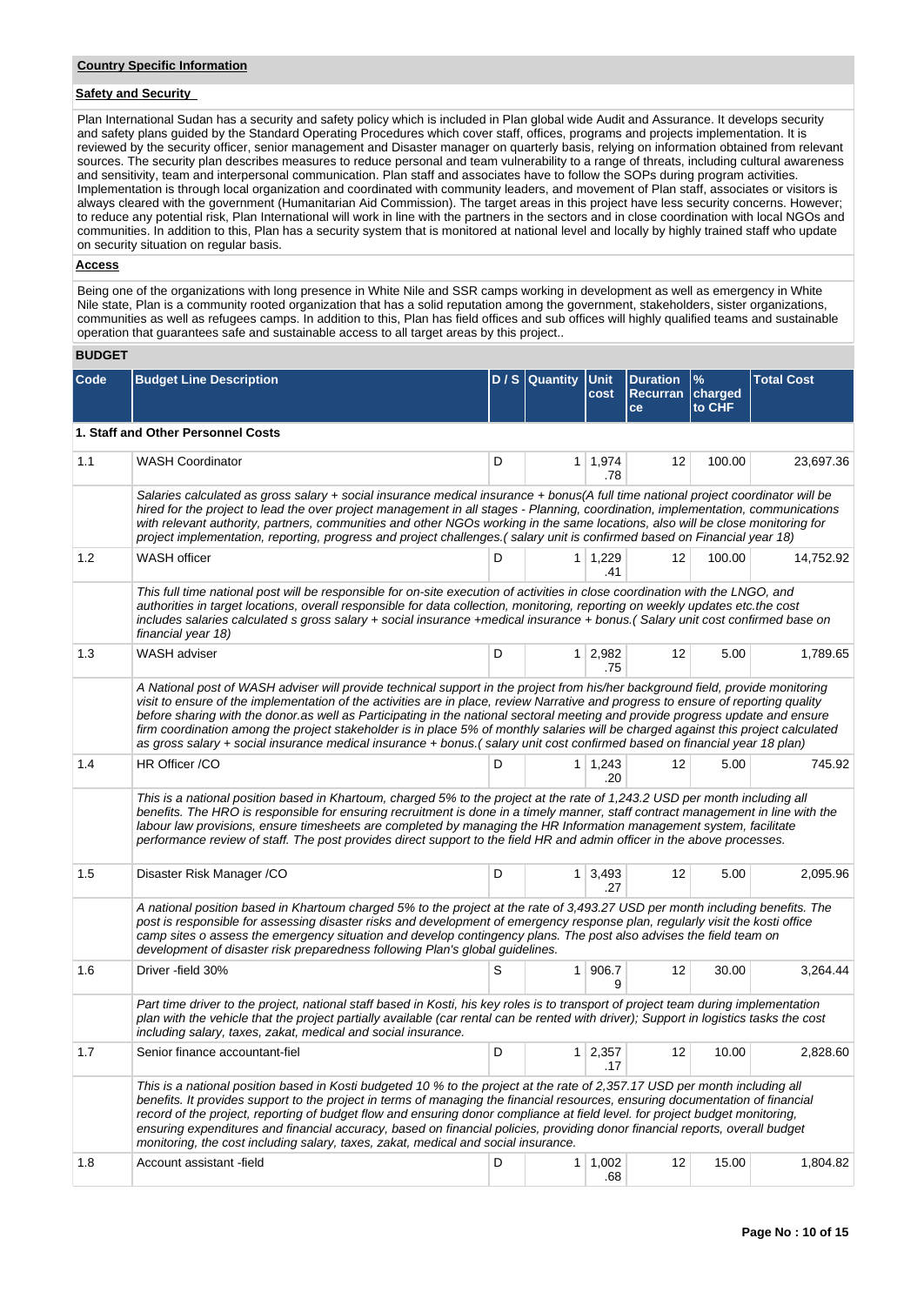|      | A national position based in Kosti charged 15% to the project at the rate for 1002.68 USD per month including all benefits. The<br>post is directly responsible for the project accounting, treasury, financial and internal control practices/systems, maintain financial<br>records, and financial reports, peform monthly bank reconciliation, process accounting transactions vouchers and maintain and<br>update reports. As well, he/she maintains a good filling system of accounting records (Safe keep-Files all transaction vouchers-<br>stamp paid with check and voucher number indicated).                                                                                                                                                                                                                                                                                                                                                                                                                                                                                                                                                                                                                                                                                                                                                                                                                                                                                                                                                                                                                                                                                                                                                                                                                                                                                               |   |     |                       |    |        |            |  |
|------|-------------------------------------------------------------------------------------------------------------------------------------------------------------------------------------------------------------------------------------------------------------------------------------------------------------------------------------------------------------------------------------------------------------------------------------------------------------------------------------------------------------------------------------------------------------------------------------------------------------------------------------------------------------------------------------------------------------------------------------------------------------------------------------------------------------------------------------------------------------------------------------------------------------------------------------------------------------------------------------------------------------------------------------------------------------------------------------------------------------------------------------------------------------------------------------------------------------------------------------------------------------------------------------------------------------------------------------------------------------------------------------------------------------------------------------------------------------------------------------------------------------------------------------------------------------------------------------------------------------------------------------------------------------------------------------------------------------------------------------------------------------------------------------------------------------------------------------------------------------------------------------------------------|---|-----|-----------------------|----|--------|------------|--|
| 1.9  | Admin & HR -field 5%                                                                                                                                                                                                                                                                                                                                                                                                                                                                                                                                                                                                                                                                                                                                                                                                                                                                                                                                                                                                                                                                                                                                                                                                                                                                                                                                                                                                                                                                                                                                                                                                                                                                                                                                                                                                                                                                                  | S |     | $1 \mid 1,271$<br>.55 | 12 | 5.00   | 762.93     |  |
|      | A national position based in Kosti charged 5% to the project at the rate of 1271.55 USD per month including all benefits. The post<br>is responsible for administration function in the office, managing office utilities, procurement, vehicle movements and personnel<br>HR files management.                                                                                                                                                                                                                                                                                                                                                                                                                                                                                                                                                                                                                                                                                                                                                                                                                                                                                                                                                                                                                                                                                                                                                                                                                                                                                                                                                                                                                                                                                                                                                                                                       |   |     |                       |    |        |            |  |
| 1.10 | Operation coordinator-field                                                                                                                                                                                                                                                                                                                                                                                                                                                                                                                                                                                                                                                                                                                                                                                                                                                                                                                                                                                                                                                                                                                                                                                                                                                                                                                                                                                                                                                                                                                                                                                                                                                                                                                                                                                                                                                                           | D |     | $1 \mid 2,845$<br>.46 | 12 | 10.00  | 3,414.55   |  |
|      | A national staff based in Kosti budgeted 10% to the project at the rate of 2845.46 USD per month including all benefits. The<br>operations coordinator is responsible for project operation' related tasks, security and safety management liaise with HAC on<br>technical agreement signing and HAC reporting processes.                                                                                                                                                                                                                                                                                                                                                                                                                                                                                                                                                                                                                                                                                                                                                                                                                                                                                                                                                                                                                                                                                                                                                                                                                                                                                                                                                                                                                                                                                                                                                                             |   |     |                       |    |        |            |  |
| 1.11 | Emergency response manager                                                                                                                                                                                                                                                                                                                                                                                                                                                                                                                                                                                                                                                                                                                                                                                                                                                                                                                                                                                                                                                                                                                                                                                                                                                                                                                                                                                                                                                                                                                                                                                                                                                                                                                                                                                                                                                                            | D |     | $1 \mid 3,914$<br>.70 | 12 | 10.00  | 4,697.64   |  |
|      | A national staff based in Kosti charged 10% to the project at the rate of 3,914.7 USD per month including benefits. The<br>Emergency Response Team manager is responsible to oversee all project managers in the SSR. In charge of all the SSR<br>program, is primary person to identify the humanitarian gaps, liase with white Nile level UN agencies and government, build<br>business case to appeal for support to the SSR humanitarian situation, lead the development of project to fulfill the humanitarian<br>gaps. The post is also responsible to follow up development of work plans, detailed implementation plans, with each project<br>manager/coordinator, financial advances, liquidations, financial nd narrative reporting to the satisfaction of Plan and donor<br>compliance requirements.                                                                                                                                                                                                                                                                                                                                                                                                                                                                                                                                                                                                                                                                                                                                                                                                                                                                                                                                                                                                                                                                                       |   |     |                       |    |        |            |  |
| 1.12 | Program Area manager                                                                                                                                                                                                                                                                                                                                                                                                                                                                                                                                                                                                                                                                                                                                                                                                                                                                                                                                                                                                                                                                                                                                                                                                                                                                                                                                                                                                                                                                                                                                                                                                                                                                                                                                                                                                                                                                                  | D |     | $1 \mid 3,746$<br>.53 | 12 | 10.00  | 4,495.84   |  |
|      | management for all white Nile program covering all localities where Plan is operating. The post is responsible for close<br>coordination with government, conduct advocacy with government on operational barriers, as well as program advocacy on<br>thematic areas, and management of partners. The post is responsible for for human resources management, finance and<br>program delivery in all sub offices in White Nile state.                                                                                                                                                                                                                                                                                                                                                                                                                                                                                                                                                                                                                                                                                                                                                                                                                                                                                                                                                                                                                                                                                                                                                                                                                                                                                                                                                                                                                                                                 |   |     |                       |    |        |            |  |
|      | <b>Section Total</b>                                                                                                                                                                                                                                                                                                                                                                                                                                                                                                                                                                                                                                                                                                                                                                                                                                                                                                                                                                                                                                                                                                                                                                                                                                                                                                                                                                                                                                                                                                                                                                                                                                                                                                                                                                                                                                                                                  |   |     |                       |    |        | 64,350.63  |  |
| 2.1  | 2. Supplies, Commodities, Materials<br>Construction engineer                                                                                                                                                                                                                                                                                                                                                                                                                                                                                                                                                                                                                                                                                                                                                                                                                                                                                                                                                                                                                                                                                                                                                                                                                                                                                                                                                                                                                                                                                                                                                                                                                                                                                                                                                                                                                                          | D | 340 | 5.61                  | 1  | 100.00 | 1,907.40   |  |
|      | The construction engineer as consultant will oversee the latrine construction activities with the contractor. Ensure the bill of<br>quantity and quality construction in line with the agreed upon design. He/She will also be responsible for verification of payments<br>for contractor. The engineer will supervise and closely monitor the latrine construction processes, the cost calculates based on all<br>the technical Supervision per ONE block of latrine (2 pits),the cost is \$5.61 for each Block ,including the transportation cost .in<br>addition the contractor Engineer will coordinate with UNHCR site planner to ensure the selected sites of latrine construction is<br>appropriate locations.                                                                                                                                                                                                                                                                                                                                                                                                                                                                                                                                                                                                                                                                                                                                                                                                                                                                                                                                                                                                                                                                                                                                                                                 |   |     |                       |    |        |            |  |
| 2.2  | construction of 680 gender sensitive VIP household latrines                                                                                                                                                                                                                                                                                                                                                                                                                                                                                                                                                                                                                                                                                                                                                                                                                                                                                                                                                                                                                                                                                                                                                                                                                                                                                                                                                                                                                                                                                                                                                                                                                                                                                                                                                                                                                                           | D |     | 680 489.0<br>6        | 1  | 100.00 | 332,560.80 |  |
|      | Construction of 680 HH pit latrines (1 Block of 2 pits, serving 2 HH), which means 340 Blocks. The design recommended by<br>WASH TAG in White Nile State Latrine diameter of 2.7 m x 2.2m and 3 m depth ,lining with red brick with cement and sand<br>mortar, 2 Slap with concrete 14 mm M3 1 steel reinforced thickness 12 mm, with drop hole cover and vent pipe according to<br>MOH and WES standard. 3 Super structure with local material, the cost including provision of materials, construction supplies,<br>labour work, as, detailed in the BoQ) the cost including Site clearance including disposal of all surplus material<br>from the Site to the approval of the Engineer Clear area 2.9x2.4m x \$1.29 =8.98+Excavation and removal of surplus material in<br>pits an area of<br>Clear area 2.7 x 2.2 m; 3m depth x $$2.58 = $45.92 + {supply material and construct P.C slag for the tank base, 2.5x2.00x.07m,$<br>concrete mix 1:2:4 x\$ 129.03 = 45.16 + Backfill around pit external walls; 3 m depth and 0.2m width (labour cost for backfilling) x\$<br>$19.35 = 113.78 + R.C.$ Beam under substructure walls; size 300mmx300mm as<br>detailed in the drawings $$177.58 = 147.04 +$ Supply and build 1 red brick walls in (1:6) cement sand<br>mortar, as per drawings x $12.9 = $317.34 + Ground$ floor slab 12.5cm thick; size 2.5mx2.00m. The price<br>to include provision for pit openings,x \$ 161.29 = 100.81 + Lid for the drop-hole 2x 3.23= 6.46 + Supply and install 4" PVC Vent<br>pipe as per drawing 4.2ml each<br>including wire mesh cap to the exterior end of the vent pipe $2x 8.06 = 16.12 +$ Supply and install removable concrete covers size<br>40ст х<br>40cm for external drains as per drawings; 8cm thick and<br>including hanger edge angles $1x 6.45 = $ 6.45 + 16$ pc x $6.45 = $ 103.2 +$ Bamboo 4m length $15$ pc x\$ .35 = 5.25 + Wooden Poles |   |     |                       |    |        |            |  |
| 2.3  | 13 pcx 2.26 = 29.38+ Jute Sack for Privacy 3pcs x 6.45 = 19.35 + robe 1 roll x 6.45 = \$ 6.45 + labor cost for super structure 1<br>block x 6.45<br>Visibilty                                                                                                                                                                                                                                                                                                                                                                                                                                                                                                                                                                                                                                                                                                                                                                                                                                                                                                                                                                                                                                                                                                                                                                                                                                                                                                                                                                                                                                                                                                                                                                                                                                                                                                                                         | D |     | $1 \mid 2,074$        | 1  | 100.00 | 2,074.50   |  |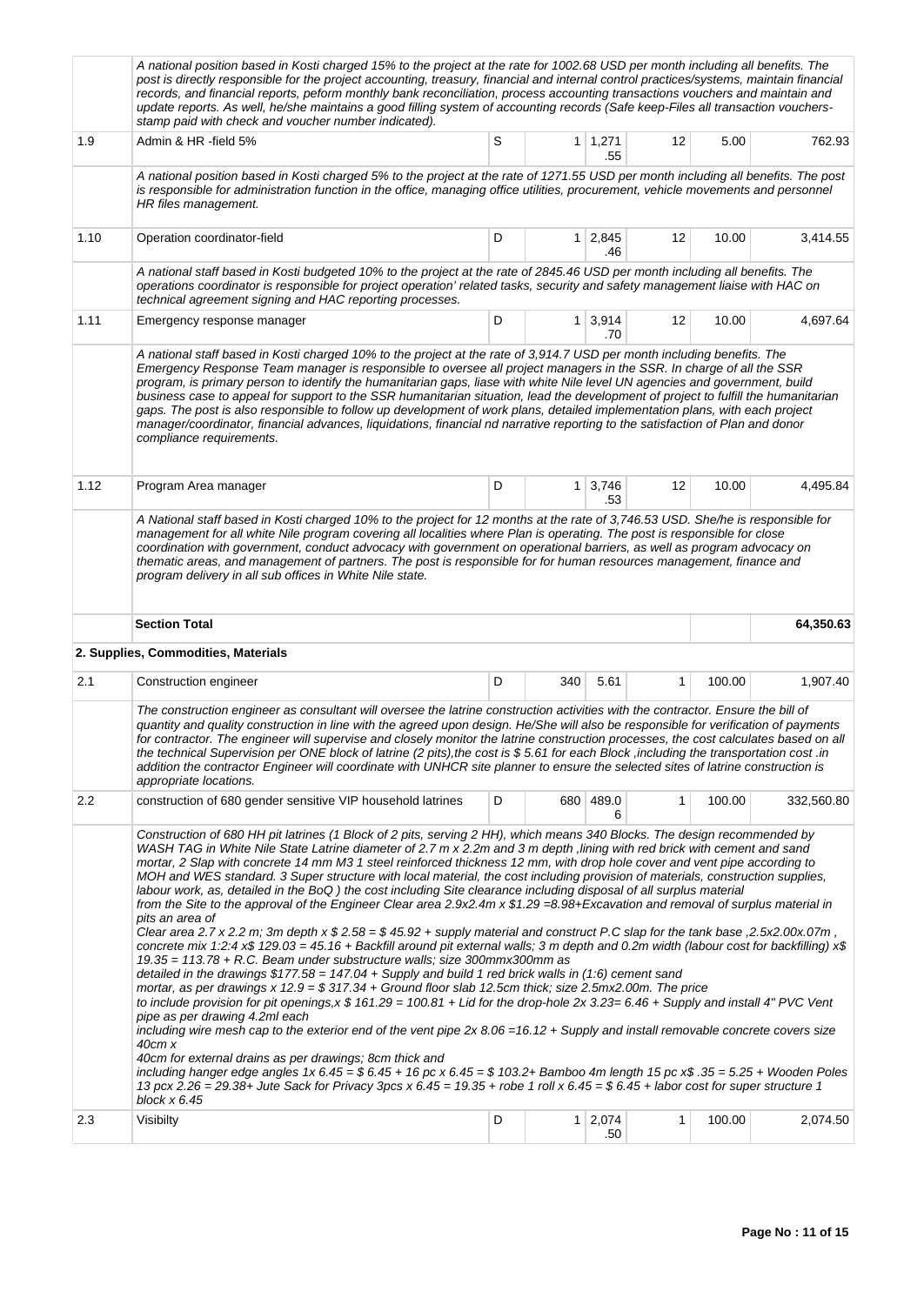|              | Introducing of Community feedback and response mechanisms within the project target camps in order to fit into the overall<br>accountability framework and helps to deliver quality interventions to the target beneficiaries, this includes installation of 5 big bill<br>board indicating the messages and guidance on how to share any concerns and complaints, the cost of design manufacturing<br>and installation is \$ 216 x 5 bill board = \$ 1080 + 5 suggestion boxes x \$ 23 = 115 + 2 mobile phone (TECNO) to receive hotline<br>calls and SMS (2 mobile $x $ 40 = 80$ )+ producing IEC materials \leaflets to disseminate the key messages and encourage the<br>beneficiaries to share their complains and feedback (1000 leaflets $x $ 0.5 = 500$       |    |      |              |              |        |            |
|--------------|-----------------------------------------------------------------------------------------------------------------------------------------------------------------------------------------------------------------------------------------------------------------------------------------------------------------------------------------------------------------------------------------------------------------------------------------------------------------------------------------------------------------------------------------------------------------------------------------------------------------------------------------------------------------------------------------------------------------------------------------------------------------------|----|------|--------------|--------------|--------|------------|
|              | <b>Section Total</b>                                                                                                                                                                                                                                                                                                                                                                                                                                                                                                                                                                                                                                                                                                                                                  |    |      |              |              |        | 336,542.70 |
| 3. Equipment |                                                                                                                                                                                                                                                                                                                                                                                                                                                                                                                                                                                                                                                                                                                                                                       |    |      |              |              |        |            |
| <b>NA</b>    | NA                                                                                                                                                                                                                                                                                                                                                                                                                                                                                                                                                                                                                                                                                                                                                                    | NA | 0    | 0.00         | 0            | 0      | 0.00       |
|              | ΝA                                                                                                                                                                                                                                                                                                                                                                                                                                                                                                                                                                                                                                                                                                                                                                    |    |      |              |              |        |            |
|              | <b>Section Total</b>                                                                                                                                                                                                                                                                                                                                                                                                                                                                                                                                                                                                                                                                                                                                                  |    |      |              |              |        | 0.00       |
|              | 4. Contractual Services                                                                                                                                                                                                                                                                                                                                                                                                                                                                                                                                                                                                                                                                                                                                               |    |      |              |              |        |            |
| <b>NA</b>    | <b>NA</b>                                                                                                                                                                                                                                                                                                                                                                                                                                                                                                                                                                                                                                                                                                                                                             | ΝA | 0    | 0.00         | 0            | 0      | 0.00       |
|              | ΝA                                                                                                                                                                                                                                                                                                                                                                                                                                                                                                                                                                                                                                                                                                                                                                    |    |      |              |              |        |            |
|              | <b>Section Total</b>                                                                                                                                                                                                                                                                                                                                                                                                                                                                                                                                                                                                                                                                                                                                                  |    |      |              |              |        | 0.00       |
| 5. Travel    |                                                                                                                                                                                                                                                                                                                                                                                                                                                                                                                                                                                                                                                                                                                                                                       |    |      |              |              |        |            |
| 5.1          | Perdium and accommodation for project monitoring                                                                                                                                                                                                                                                                                                                                                                                                                                                                                                                                                                                                                                                                                                                      | S  |      | 16 80.00     | 5            | 100.00 | 6,400.00   |
|              | The daily rate per night is 80 USD, 4 staff from Country office (WASH advisor, finance / compliance, emergency response<br>manager, and Monitoring and evaluation specialist on quarterly basis) for 5 nights oer quarter                                                                                                                                                                                                                                                                                                                                                                                                                                                                                                                                             |    |      |              |              |        |            |
| 5.2          | vehicle hire for monitoring                                                                                                                                                                                                                                                                                                                                                                                                                                                                                                                                                                                                                                                                                                                                           | S  |      | 10 38.00     | 1            | 100.00 | 380.00     |
|              | Vehicle hire for government monitoring visit( twice a month) for 10 months at rate of 38 USD per day                                                                                                                                                                                                                                                                                                                                                                                                                                                                                                                                                                                                                                                                  |    |      |              |              |        |            |
|              | <b>Section Total</b>                                                                                                                                                                                                                                                                                                                                                                                                                                                                                                                                                                                                                                                                                                                                                  |    |      |              |              |        | 6,780.00   |
|              | 6. Transfers and Grants to Counterparts                                                                                                                                                                                                                                                                                                                                                                                                                                                                                                                                                                                                                                                                                                                               |    |      |              |              |        |            |
| 6.1          | Conducting training on PHAST (Participatory Hygiene and<br>Sanitation Transformation) and latrine management for 52<br>community leaders in Alredies 1, Alredies 2, Jouri, Alkashafa<br>and new extension camps                                                                                                                                                                                                                                                                                                                                                                                                                                                                                                                                                       | D  |      | 60 35.00     | 1            | 100.00 | 2,100.00   |
|              | Under this activity in partnership with FPDO Plan will organize a training session for 60 community leaders on PHAST. The<br>training will utilize the PHAST manual approved by the MOH/WASH sector for 5 days, it will be facilitated by Plan's WASH<br>coordinator. The 30 trainees will be provided with booklets, pens, meals and refreshements at the rate of 217 SDG per day(35<br>USD)                                                                                                                                                                                                                                                                                                                                                                         |    |      |              |              |        |            |
| 6.2          | Provide hand washing facilities (tippy tap) in each of the 680<br>VIP HH latrines                                                                                                                                                                                                                                                                                                                                                                                                                                                                                                                                                                                                                                                                                     | D  | 680  | 6.45         | 1            | 100.00 | 4,386.00   |
|              | The hand washing facilities is important to be installed nearby to each house hold latrine ,plastic container 5 litters with handle fix<br>with wooden poles, hanging with rope                                                                                                                                                                                                                                                                                                                                                                                                                                                                                                                                                                                       |    |      |              |              |        |            |
| 6.3          | Provide house hold sanitary items, for child feaces<br>management, including child potty and small shovel for 680 HH                                                                                                                                                                                                                                                                                                                                                                                                                                                                                                                                                                                                                                                  | D  | 680  | 1.74         | 1            | 100.00 | 1,183.20   |
|              | Purchasing the set of house hold sanitary items, for 680 HHs each set contains (1 child potty and 1 small shovel) the cost of set<br>is \$ 1.74                                                                                                                                                                                                                                                                                                                                                                                                                                                                                                                                                                                                                       |    |      |              |              |        |            |
| 6.4          | Distribution of 1360 jerry cans HH in 4 camps                                                                                                                                                                                                                                                                                                                                                                                                                                                                                                                                                                                                                                                                                                                         | D  | 1360 | 2.32         | $\mathbf{1}$ | 100.00 | 3,155.20   |
|              | This activity mainly to support the handling of drinking water for refugee families and include purchasing of 1360 plastic jerr cans<br>20 liters to be distributed the unit cost \$2.3 will cover purchasing and transportation to the project site ,where the distribution will<br>be conducted by the hygiene promotors supervise by Plan International Sudan and FPDO among the 4 camps                                                                                                                                                                                                                                                                                                                                                                           |    |      |              |              |        |            |
| 6.5          | Conducting 130 general cleaning campaigns for solid wast<br>disposal and management in 4 camps                                                                                                                                                                                                                                                                                                                                                                                                                                                                                                                                                                                                                                                                        | D  |      | 130 64.45    | 1            | 100.00 | 8,378.50   |
|              | As part of waste management mechanisms, the cleaning campaign is recommended by WASH sector, this activity will cover 4<br>camps (AI Reidis 1, AI Redis2, Alkashafa and Jouri), 32 campaigns per camp in 10 months, with the total of 130 campaigns with<br>the cost of 64.45 per campaign. The cost of one cleaning campaign includes meal allowance for 20 mobilizers x \$ 1.45= 29.05+<br>tractor rent to carry and transport the solid waste from the camp to the disposal area costing \$35.4 thus the cost will be<br>29.05+35.4=64.45 as unit cost for one campaign.                                                                                                                                                                                           |    |      |              |              |        |            |
| 6.6          | celebration of Hand Washing World Day in 4 camps                                                                                                                                                                                                                                                                                                                                                                                                                                                                                                                                                                                                                                                                                                                      | D  |      | 4 476.4<br>Δ | 1            | 100.00 | 1,905.76   |
|              | The celebration of Hand Washing World Day, usually organize in October mainly emphasize on raising the awareness of<br>refugees and encouraging the hand washing practices through, demonstration sessions , mobile drama, distribution of IEC<br>materials, T.shirts,competition,messages from influential leaders, the celebration event will cover the 4 camps the cost includes<br>(rental and transportation of tent, chairs, generator laud speaker estimated at \$447.74 + 2 mobile drama group\transportation = \$<br>516+ meals and transportation for 16 community organizers 4 per each camp(volunteers)=\$284 & + 120 T.shirt with a unit cost<br>of 5.48=658. Hence, the total cost should be $447.74 + 516+284+658 = 1905.74$ divided by 4 camps=476.44 |    |      |              |              |        |            |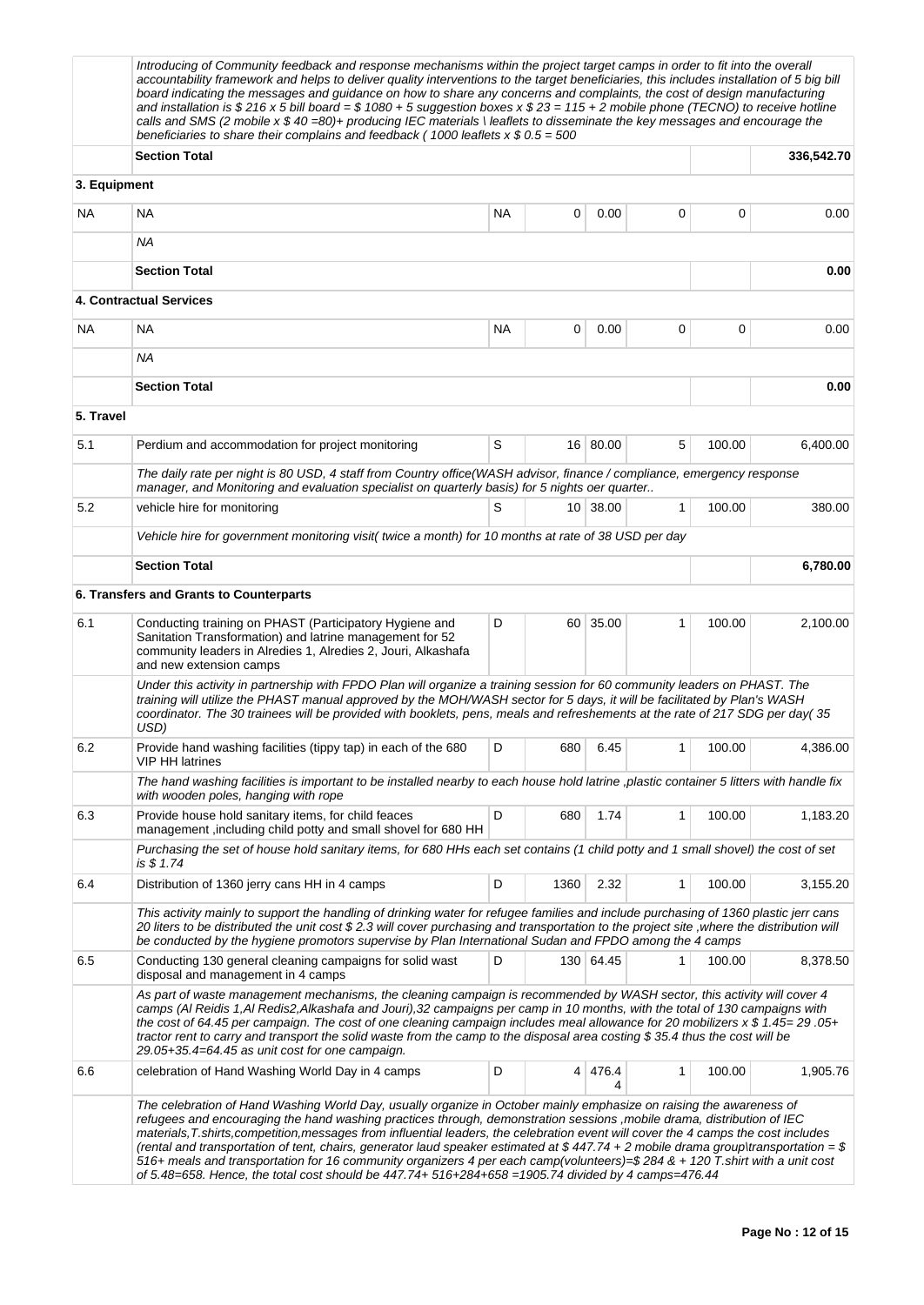| 6.7  | Procure and distribution of hand washing facilities (Ebrig) for<br>646 householders.                                                                                                                                                                   | D | 646            | 0.41                  | 1                 | 100.00 | 264.86    |
|------|--------------------------------------------------------------------------------------------------------------------------------------------------------------------------------------------------------------------------------------------------------|---|----------------|-----------------------|-------------------|--------|-----------|
|      | Procurement of 646 portable hand washing facilities (Ibrig / hand -held small water container made of plastic with capacity of 1.5<br>litre) the cost including the transportation of 646 potable hand washing ibrik in the 4 camps for 646 Households |   |                |                       |                   |        |           |
| 6.8  | Government related supervision, monitoring and<br>documentation                                                                                                                                                                                        | D | 4              | 8.00                  | 20                | 100.00 | 640.00    |
|      | ministry of health technical supervision twice a month, 4 MOH staff at the rate of 8 USD per day for meals and DSA for 10 month                                                                                                                        |   |                |                       |                   |        |           |
| 6.9  | Head of office 10%                                                                                                                                                                                                                                     | S | 1 <sup>1</sup> | 480.0<br><sup>0</sup> | $12 \overline{ }$ | 10.00  | 576.00    |
|      | Salary for spending his 10 % of his time for the project strategic issues and scheduled monitoring (200usd monthly salary<br>$*25\%*12$ months                                                                                                         |   |                |                       |                   |        |           |
| 6.10 | Project officers 100%                                                                                                                                                                                                                                  | S | 1 <sup>1</sup> | 498.0<br>0            | 12                | 100.00 | 5,976.00  |
|      | A WASH technical person fully recruited and assigned for this the implementation of this project who works in coordination with<br>Plan tem at a salary of \$145 per month                                                                             |   |                |                       |                   |        |           |
| 6.11 | Finance accountants 10%                                                                                                                                                                                                                                | S | 1 <sup>1</sup> | 642.0<br>$\Omega$     | 12                | 10.00  | 770.40    |
|      | The finance technical persons who devotes 25% of his time for posting transactions, monitoring budget and develping financial                                                                                                                          |   |                |                       |                   |        |           |
| 6.12 | reports<br>Admin & Logistic 10%                                                                                                                                                                                                                        | S | 1 <sup>1</sup> | 574.0<br><sup>0</sup> | $12 \overline{ }$ | 10.00  | 688.80    |
|      | A personnel in charge of assigning vehicles, purchasing goods & services relevant to this project and devotes 25% of his time.                                                                                                                         |   |                |                       |                   |        |           |
| 6.13 | Office rent 30%                                                                                                                                                                                                                                        | S | $\mathbf{1}$   | 200.0<br>$\Omega$     | 12                | 10.00  | 240.00    |
|      | The apportioned amounted to one seventh of the overall space the partners uses for the project (monthly rent $=$                                                                                                                                       |   |                |                       |                   |        |           |
| 6.14 | Partner office supplies                                                                                                                                                                                                                                | S |                | 1   50.00             | $12 \overline{ }$ | 10.00  | 60.00     |
|      | Purchases of reems of paper, staplers, printer inks, etc for report, document sharing, etc                                                                                                                                                             |   |                |                       |                   |        |           |
| 6.15 | partner communication costs                                                                                                                                                                                                                            | S |                | 1 33.00               | 12                | 10.00  | 39.60     |
|      | Telephone bills for communicating to government partners, WASH officer in field, Plan Team once a weak, 8 times a month at a<br>cost of 2USD per call for 10 months done by FO, PO, PM, (8*2*10*3=480)                                                 |   |                |                       |                   |        |           |
| 6.16 | VehicleFuel and oil                                                                                                                                                                                                                                    | S |                | $1 \, 40.00$          | $12 \overline{ }$ | 25.00  | 120.00    |
|      |                                                                                                                                                                                                                                                        |   |                |                       |                   |        |           |
| 6.17 | 7% for the local NGO                                                                                                                                                                                                                                   | S |                | $1 \mid 2,186$<br>.00 | 1                 | 100.00 | 2,186.00  |
|      |                                                                                                                                                                                                                                                        |   |                |                       |                   |        |           |
|      | <b>Section Total</b>                                                                                                                                                                                                                                   |   |                |                       |                   |        | 32,670.32 |
|      | 7. General Operating and Other Direct Costs                                                                                                                                                                                                            |   |                |                       |                   |        |           |
| 7.1  | Office general supplies                                                                                                                                                                                                                                | S |                | $1 \ 2,140$<br>.00    | 12                | 10.00  | 2,568.00  |
|      | Paper A4 (carton) with 12 backet, Envelopes, Pen 12 box, Sticker paper, Stapler (Small size), Stapler (Big size), Bencher (<br>Big size), pin Stapler (11 box) = $11*10 = 110$ small box, Toner HP laserjet and 12 Box files.                          |   |                |                       |                   |        |           |
| 7.2  | Fuel and oil                                                                                                                                                                                                                                           | S | 1 <sup>1</sup> | 239.0<br>0            | 12                | 70.00  | 2,007.60  |
|      | Engine oil -Gallon (2 vehicle 3 Gallon per month * 12 month), 24 Gasoline filter,24 oil filter, 200 liter of fuel per each month for 12<br>months                                                                                                      |   |                |                       |                   |        |           |
| 7.3  | Vehicle maintenance                                                                                                                                                                                                                                    | S |                | $1 \mid 1,433$<br>.00 | $\mathbf{1}$      | 100.00 | 1,433.00  |
|      | cost of vehicle parts maintenance (one time miantenance @\$500)vehicle tires (4 tires @190 each=\$774), spare parts (\$160) for<br>vehicle assigned for the project=774+160+500)                                                                       |   |                |                       |                   |        |           |
| 7.4  | Office rent/ White Nile                                                                                                                                                                                                                                | S |                | $1 \mid 1,650$<br>.00 | 12                | 10.00  | 1,980.00  |
|      | office rent costs as contribution to office premises                                                                                                                                                                                                   |   |                |                       |                   |        |           |
| 7.5  | Khartoum Office rent                                                                                                                                                                                                                                   | S | 1 <sup>1</sup> | 10,50<br>0.00         | 12                | 10.00  | 12,600.00 |
|      | 12% of Khartoum office rent- based on fair share per month                                                                                                                                                                                             |   |                |                       |                   |        |           |
| 7.6  | Internet and communication PU                                                                                                                                                                                                                          | S |                | $1 \mid 1,161$<br>.29 | 12                | 20.00  | 2,787.10  |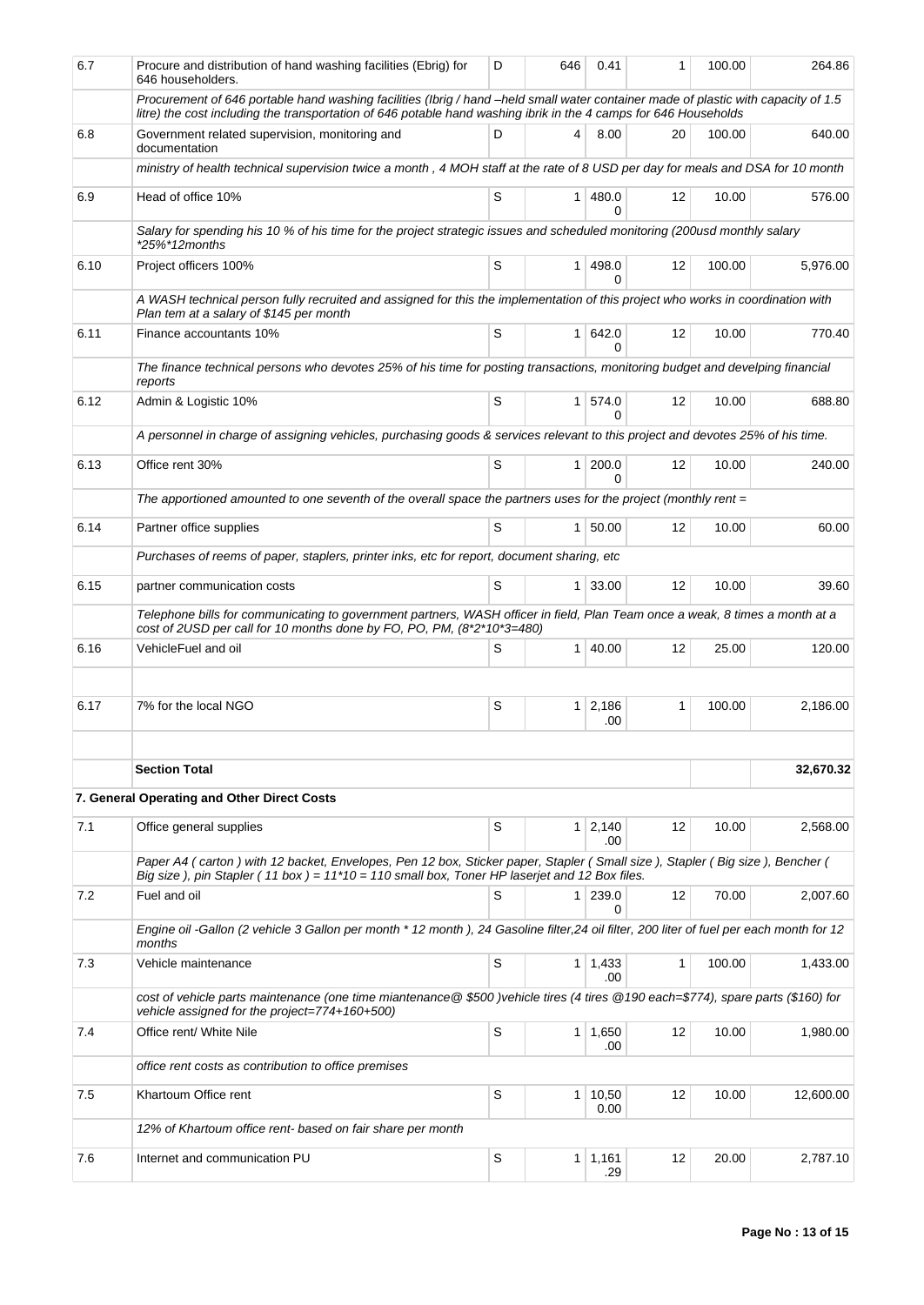|                                | cost of telephone, internet services as contribution to office communication costs. |            |  |  |  |  |  |
|--------------------------------|-------------------------------------------------------------------------------------|------------|--|--|--|--|--|
| <b>Section Total</b>           | 23,375.70                                                                           |            |  |  |  |  |  |
| <b>SubTotal</b>                | 463,719.35<br>4,638.00                                                              |            |  |  |  |  |  |
| Direct                         | 418,879.48                                                                          |            |  |  |  |  |  |
| Support                        |                                                                                     |            |  |  |  |  |  |
| <b>PSC Cost</b>                |                                                                                     |            |  |  |  |  |  |
| <b>PSC Cost Percent</b>        |                                                                                     | 6.53       |  |  |  |  |  |
| 30,280.87<br><b>PSC Amount</b> |                                                                                     |            |  |  |  |  |  |
| <b>Total Cost</b>              |                                                                                     | 494,000.22 |  |  |  |  |  |

# **Project Locations**

| <b>Location</b>        | <b>Estimated</b><br>percentage<br>of budget<br>for each<br><b>location</b> | <b>Estimated number of beneficiaries</b><br>for each location |       |                         |   |  | <b>Activity Name</b>                                                                                                                                                                                                                                                                                                                                                                                                                                                                                                                                                                                                                                                                                                                                                                                                                                                                                                                                                                                                                                                                                                                                                                                                                                                                                                                                                                                                                                                 |
|------------------------|----------------------------------------------------------------------------|---------------------------------------------------------------|-------|-------------------------|---|--|----------------------------------------------------------------------------------------------------------------------------------------------------------------------------------------------------------------------------------------------------------------------------------------------------------------------------------------------------------------------------------------------------------------------------------------------------------------------------------------------------------------------------------------------------------------------------------------------------------------------------------------------------------------------------------------------------------------------------------------------------------------------------------------------------------------------------------------------------------------------------------------------------------------------------------------------------------------------------------------------------------------------------------------------------------------------------------------------------------------------------------------------------------------------------------------------------------------------------------------------------------------------------------------------------------------------------------------------------------------------------------------------------------------------------------------------------------------------|
|                        |                                                                            | <b>Men</b>                                                    | Women | <b>Boys Girls Total</b> |   |  |                                                                                                                                                                                                                                                                                                                                                                                                                                                                                                                                                                                                                                                                                                                                                                                                                                                                                                                                                                                                                                                                                                                                                                                                                                                                                                                                                                                                                                                                      |
| White Nile -> El Salam |                                                                            | 100 5,385                                                     |       | 6,855 10,88 10,88<br>0  | 0 |  | 34,00 Activity 1.1.1: Construction of 680 VIP household<br>0 latrines, 50 % in the old camps and 50% in the<br>new camps, specific locations will be coordinated<br>with RCF and SHF<br>Activity 1.1.2: Manage children's feces in the<br>camps through provision of 680 Potty and small<br>shovel. In this activity the HH who had the<br>constructed latrines will<br>Activity 1.1.3: Provide hand washing facilities in<br>each of the 680 hand-washing facilities: the<br>activity is to ensure that people who are provided<br>with HH VIP latri<br>Activity 2.1.1:<br>This activities planned based on the previous<br>jerry cans replenishment and distribution in the<br>camps.<br>1360 plastic jerry cans 20 liters cap<br>Activity 2.2.1: Conducting 130 general cleaning<br>campaigns for solid waste disposal and<br>management in 4 camps (weekly campaign per<br>camp.) This will be coordinated wit<br>Activity 2.2.2: Conduct World hand washing Day<br>in 4 camps, raising awareness on hand washing,<br>drama, distribution of soaps (in collaboration<br>with UNHCR) in 4 camps<br>Activity 2.2.3: Conducting training on PHAST<br>(Participatory Hygiene and Sanitation<br>Transformation) and latrine management for 60<br>community leaders in Al Redis 1, Al<br>Activity 2.2.4: Procurement and distribution of<br>hand washing facilities (ibrik) for 680 households<br>in Al Redies 1 and Al Jamia extension camp.<br>(Hand pol - small wat |

## **Documents**

| <b>Category Name</b>                | <b>Document Description</b>          |
|-------------------------------------|--------------------------------------|
| <b>Project Supporting Documents</b> | BoQ for VIP Latrine.DOCX             |
| <b>Project Supporting Documents</b> | M&R Plan-WASH RCF-PLan I Sudan.xlsx  |
| <b>Project Supporting Documents</b> | Copy of Draft MER Plan-WASH-SHF.XLSX |
| <b>Project Supporting Documents</b> | Revised BOQ HH latrines (002).xlsx   |
| <b>Project Supporting Documents</b> | Revised BOQ HH latrines (002).xlsx   |
| <b>Budget Documents</b>             | SSR SHF budget 2018.xlsx             |
| <b>Budget Documents</b>             | Budget Input PLAN WN.xls             |